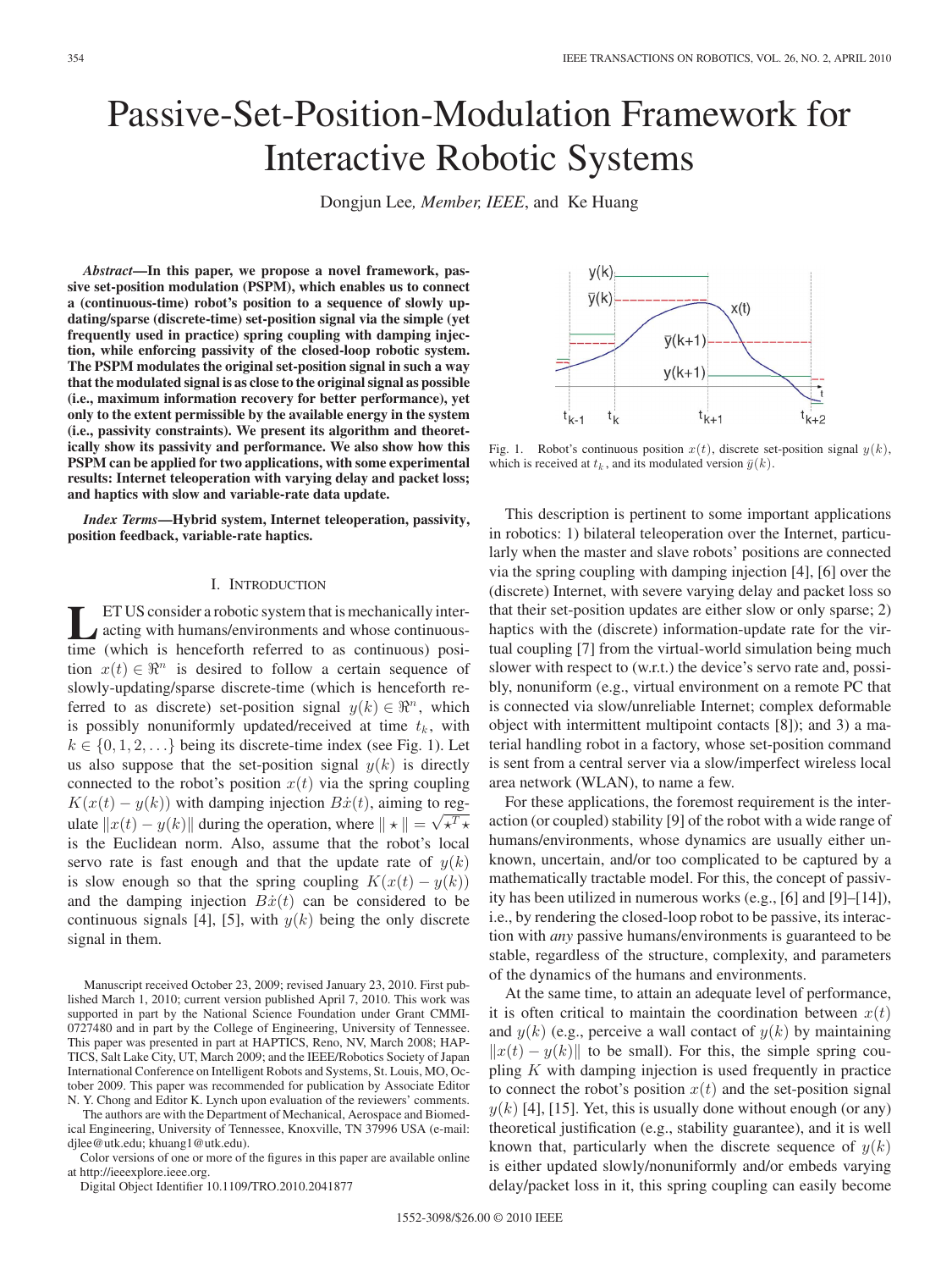unstable, thus suggesting that passivity should be broken down as well.

In this paper, we provide a solution to this problem, i.e., how to enforce passivity of such a (continuous) spring coupling K (with damping injection) between the robot's continuous position  $x(t)$  and a slowly updating/sparse switching sequence of discrete set-position signal  $y(k)$ . More precisely, first, relying on the intrinsic passivity [12] of the continuous robot's dynamics and the spring connection (with injected damping), we show that the reason for possible violation of passivity in this scenario is jumping in the spring potential energy at each data-reception (or switching) instance  $t_k$ . Then, to passify this possibly passivitybreaking energy jump, we propose a novel framework, *passive set-position modulation* (PSPM) [1]–[3]: At each time instance  $t_k$  of receiving a new set-position data  $y(k)$ , we compute its modulated version  $\bar{y}(k)$  in such a way that this  $\bar{y}(k)$  is as close to  $y(k)$  as possible (i.e., for better performance), yet only to the extent that the use of  $\bar{y}(k)$  for the spring coupling K, instead of  $y(k)$ , is permissible by the passivity constraint.

To further enhance the performance of this PSPM algorithm, we also augment it with a virtual energy reservoir similarly to [13], [14], [16], and [17], along with the following mechanisms: 1) *energy reharvesting*, which recaptures a (substantial) portion of otherwise-wasted energy dissipation via the artificially injected damping and deposits it back into the virtual energy reservoir, thereby significantly improving the system's energy efficiency and performance [i.e., more energy to push  $\bar{y}(k)$  closer to  $y(k)$ ] and 2) *energy shuffling/ceiling*, which trims off energy accumulation of the virtual energy reservoir above a certain threshold and sends it to the communication counterpart, thereby preventing potentially dangerous excessive energy accumulation as well as emulating energy transfer of the mechanical interaction.

We also show how to apply for PSPM: 1) the Internet teleoperation with substantial loss/delay and 2) haptics with slow and variable-rate data update, along with their respective experimental results. For these applications, the PSPM theoretically guarantees passivity and performance (e.g., bounded-position coordination error), as well as provides explicit position feedback [i.e.,  $\bar{y}(k) = y(k)$ ] if doing so complies with the passivity constraint. To our knowledge, these theoretical guarantees of passivity/performance and explicit position feedback, albeit of foremost importance for the aforementioned applications, have not been achieved by other works (e.g., no passivity guarantee with either varying delay or packet loss [4], [6], [18]; position drift due to the lack of position feedback [5], [10], [19], [20]; virtual coupling whose passivity is established only for uniform update rate [7]).

Perhaps, most closely related to our PSPM framework are 1) time-domain passivity [or passivity observer/passivity controller  $(PO/PC)$ ] approach  $[13]$ ,  $[21]$ ,  $[22]$ ; 2) the energybounding algorithm (EBA) [23]; and 3) the result of [20], and it would be worth comparing these with the PSPM. First, the PO/PC approach is a "see-then-action" policy (i.e., *after* PO sees violation of passivity, PC acts to dissipate it), while the PSPM is a "preventive" one (i.e.,  $y(k)$  is modulated *before* violation of passivity to prevent it). An important ramification of this is that our PSPM is free from the singularity and noisy behavior of the PO/PC [24], which are the consequences of the "see-thenaction" nature (i.e., if velocity becomes zero just after PO detects passivity violation, an unbounded PC is necessary to regain passivity). On the other hand, the EBA modulates the control force, while the PSPM modulates the set-position signal  $y(k)$ . This difference, we believe, is the main reason of why the EBA often suffers from force/position mismatches, particularly with delay/loss [25], while the PSPM does not, although exact explanation for this is not clear at this moment. Last, the main result of [20] is how to render the discrete (port-Hamiltonian) system to be passive and how to connect it to a continuous power-port while matching the power flow at their interface. This is well suited for the (discrete) wave coupling as used there, since it is (discrete) passive by itself, even with loss/delay. Yet, the result of [20] is not directly applicable here, since the spring coupling  $K$ , which we aim to use for explicit position feedback, is hybrid (i.e., it contains both discrete and continuous signals) and not (discrete) passive on its own with delay/loss.

Our PSPM is designed mainly for the case where the update of the set-position sequence  $y(k)$  is slow and sparse enough w.r.t. the robot's local servo rate, as manifested by its not using derivative terms of  $y(k)$ , which is usually necessary to track either fast-updating or dense  $y(k)$ . For this case, we believe that our assumption of continuous  $Kx(t)$  and  $B\dot{x}(t)$  in the coupling control is not so unreasonable, although it can be removed (see Remark 1). Also, as can be seen by the experimental results in Sections IV and V, the PSPM shows surprisingly good performance, with substantial loss/delay when compared with other works (e.g., agile operation with no position/force mismatch; cf., [5], [6], [18], and [20]). This, we believe, is because 1) the PSPM modulates  $y(k)$  only when necessary rather than blindly applying (conservative) passifying action all the time (cf., [5], [6], and [18]); and 2) it provides explicit position feedback (under the passivity constraint), which is crucial for the most fundamental position-coordination requirement (cf., [5] and [20]).

The PSPM framework also possesses the following properties/flexibilities that are usually not found in other passivityenforcing schemes.

- 1) *Hybrid formulation*: It aims to proactively exploit the hybrid nature of the problem [i.e., continuous  $x(t)$  and discrete  $y(k)$ . This is in sharp contrast to most of the other works (e.g., [5], [13], [18], [19], [21], and [22]—a notable exception is [20]), where this hybrid nature is usually neglected or considered to be something necessarily detrimental.
- 2) *Intermediate data processing:* It allows *any* (discrete) data processing of the original sequence  $y(k)$ , while enforcing passivity, since the only requirement for this  $y(k)$  is to be a discrete sequence. This may be used for a smoothing filter for sporadic  $y(k)$ , a predictor to combat with data loss/delay, or a simple densifier of  $y(k)$  to improve energyreharvesting efficiency (see Lemma 2).
- 3) *Locality and scalability:* Its implementation and tuning (e.g., *Z*-width [26]) can be done completely locally, with no consultation with the communication counterparts.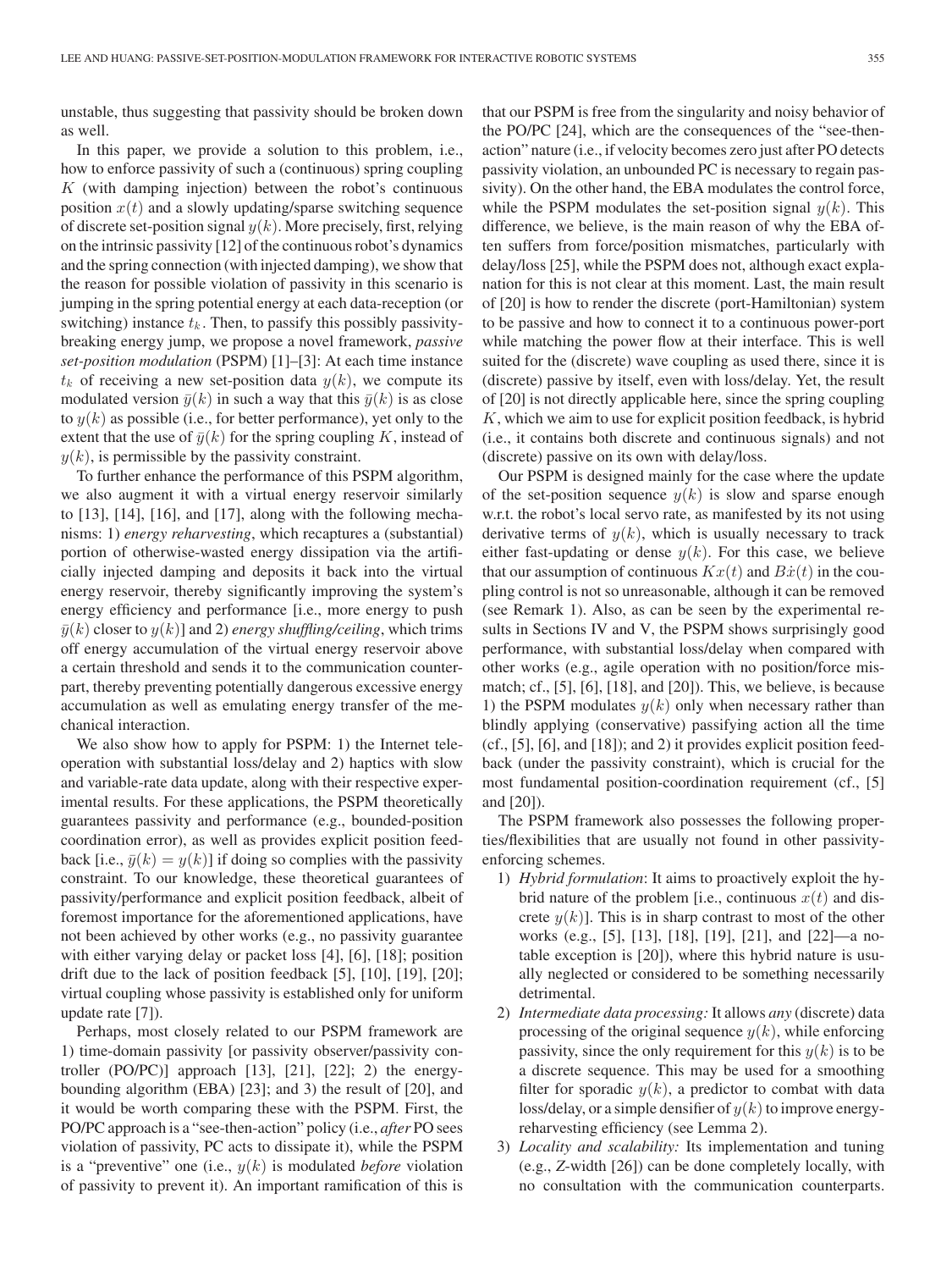This locality/decentralizability would be useful for applications where scalability is demanded (e.g., a multiuser haptic collaboration on the directed Internet network).

The rest of this paper is organized as follows. Some preliminary materials are introduced, and the problem of possibly passivity-breaking spring energy jumping are discussed in Section II. The main result—i.e., the PSPM—is derived and detailed in Section III. Its applications to the bilateral teleoperation over the Internet and slow/variable-rate haptics are presented in Sections IV and V, respectively, along with experimental results. Concluding remarks, with some comments on future research, are then given in Section VI.

*Norm notation:* We denote the norm induced by a positivedefinite and symmetric matrix  $M \in \mathbb{R}^{n \times n}$  by  $||x||_M :=$  $x^T M x$ , where  $x \in \mathbb{R}^n$ , and the Euclidean norm is simply  $\forall x^2 Mx$ , where  $x \in \mathbb{R}^n$ ,<br>denoted by  $||x|| := \sqrt{x^T x}$ .

### II. PRELIMINARY

*A. Setting*

Let us consider the following *n*-degree-of-freedom (DOF) nonlinear robotic system:

$$
M(x)\ddot{x} + C(x, \dot{x})\dot{x} = \tau + f \tag{1}
$$

where  $x \in \mathbb{R}^n$  is the position (or configuration),  $M(x) \in \mathbb{R}^{n \times n}$ is the symmetric and positive-definite inertia matrix,  $C(x, \dot{x}) \in$  $\mathbb{R}^{n \times n}$  is the Coriolis matrix, and  $\tau \in \mathbb{R}^n$  is the control torque. We assume that this robotic system is mechanically interacting with humans/environments through the power  $f^T \dot{x}$ , where  $f \in \mathbb{R}^n$  and  $\dot{x} \in \mathbb{R}^n$  are, respectively, the interaction force and the velocity that are shared by the robot and the humans/environments. We call such systems interactive robotic systems. Here, the gravitational force is assumed to have been canceled out by a certain local control.

Then, using the well-known skew-symmetric property of  $M(x) - 2C(x, \dot{x})$ , we can easily show that the robotic system (1) possesses the open-loop (energetic) passivity:  $\forall T \geq 0$ 

$$
\int_0^T \left[\tau + f\right]^T \dot{x} \, dt = \kappa(T) - \kappa(0) \geq -\kappa(0) \tag{2}
$$

where  $\kappa(t) := (1/2) ||\dot{x}||^2_{M(x)}$  is the kinetic energy. To ensure interaction stability with a wide range of possibly unknown, uncertain, and complicated humans/environments, in this paper, we aim to enforce the closed-loop (energetic) passivity of the interactive robotic system:  $\forall T \geq 0$ 

$$
\int_0^T f^T \dot{x} \, dt \ge -d^2 \tag{3}
$$

where  $d \in \Re$  is a bounded constant that depends on the initial condition. This inequality implies that the maximum net energy that is extractable from the closed-loop robot is always bounded and, thus, safer with which to interact.

In this paper, we also suppose that for robot  $(1)$ , a  $(discrete)$ set-position signal  $y(k) \in \mathbb{R}^n$  is received at reception times  $t_k$  $(k = 1, 2, \ldots)$ , with the reception rate being neither infinitely

fast nor infinitely slow, i.e., for any  $k \geq 0$ 

$$
\eta_1 \le t_{k+1} - t_k \le \eta_2 \tag{4}
$$

where  $\eta_1, \eta_2 > 0$  are bounded constants. We also assume that neither the intervals  $I_k := [t_k, t_{k+1})$  are uniform (e.g., variable rate) nor was  $y(k)$  sent before  $y(k + 1)$  from its sending port. This enables us to accommodate a variety of communication/data-update imperfectness of  $y(k)$ , including variable-rate update, varying delay, packet loss, and even timeswapping.

For the interactive robotic system (1) to be useful, it is, very often, required to regulate  $||x(t) - y(k)||$  to be small. For this, perhaps, the most frequently used way, in practice, would be to connect  $x(t)$  and  $y(k)$  via a local spring coupling with damping injection: For  $t \in I_k = [t_k, t_{k+1})$ 

$$
\tau(t) = -B\dot{x}(t) - K(x(t) - y(k))
$$
\n(5)

where  $B, K \in \mathbb{R}^{n \times n}$  are the damping and spring matrices, with each being symmetric and positive definite.<sup>1</sup> In this paper, we assume that the update rate of  $y(k)$  is slow enough (or only sparse) w.r.t. the robot's local servo rate. Then, we may consider  $y(k)$  to be a sequence of *discrete* signal, while the robotic system [e.g.,  $x(t)$ ] and the local control (5), except for  $y(k)$ , are considered to be *continuous* systems (see Fig. 1). Similar to [27], we also exclude the case where  $x(t)$  and  $\dot{x}(t)$  are not continuous, which is very unlikely to happen in practice (e.g., hard impact, yet with a local plastic deformation). Note that assuming continuity for  $x, \dot{x}$  does not necessarily imply that we also assume boundedness of either x,  $\dot{x}$ , or  $\ddot{x}$  (e.g.,  $x = e^t$ ).

It is well known that the spring–damper control in (5), which directly connects  $x(t)$  and  $y(k)$ , can easily become unstable, particularly when the sequence  $y(k)$  embeds either varying delay or packet loss. Relying on the intrinsic passivity [12] of the open-loop robotic system  $(1)$ , damping B, and spring K of (5), in Section II-B, we will show that the reason for this is the energy jump in the spring K due to the switchings of  $y(k)$ .

#### *B. Possibly Passivity-Breaking Spring Energy Jump*

First, note that within each interval  $I_k = [t_k, t_{k+1})$ , with  $y(k)$ acting as a step input, the closed-loop robot system (1) behaves as a passive system. More precisely, we have, by integrating (2) with (5), for any  $T \in I_k = [t_k, t_{k+1})$ 

$$
\kappa(T) + \varphi(T) = \kappa(t_k) + \varphi(t_k) - \int_{t_k}^T ||\dot{x}||_B^2 dt + \int_{t_k}^T f^T \dot{x} dt
$$
\n(6)

where  $\varphi(t) := (1/2) ||x(t) - y(k)||_K^2$  is the spring potential energy. This can be reorganized into the energetic passivity (3) during  $I_k$ , with  $d^2 = \kappa(t_k) + \varphi(t_k)$ . Unfortunately, this intrainterval closed-loop passivity begins to break down when we combine (6) over entire operation time. This is because, at each switching instance, the spring energy  $\varphi(t)$  jumps due to the

<sup>&</sup>lt;sup>1</sup>The results of this paper are easily extendable to nonlinear springs, yet linear damping B is needed to use  $D_{\min}(k)$  in (13).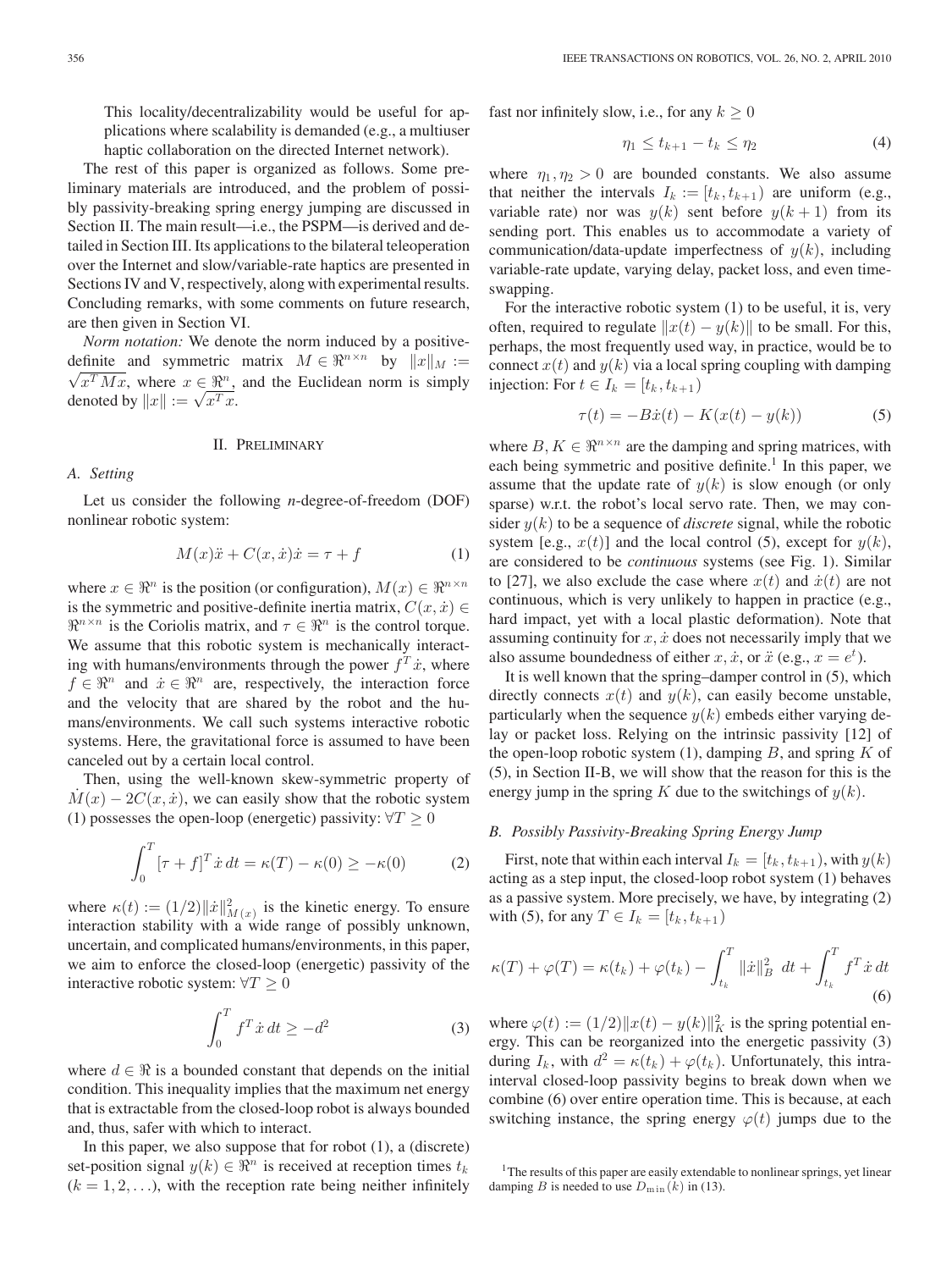$$
\varphi(t_k) = \frac{1}{2} ||x(t_k) - y(k)||_K^2
$$
  

$$
\neq \frac{1}{2} ||x(t_k) - y(k-1)||_K^2 =: \varphi(t_k^-)
$$

where  $\varphi(t_k^-)$  is the spring potential energy just before the switching instance  $t_k$ .

Let us denote this spring energy jump by

$$
\Delta P(k) := \varphi(t_k) - \varphi(t_k^-) \tag{7}
$$

which can be either positive (i.e., breaking passivity) or negative (i.e., enforcing passivity), although there is no guarantee that this is always negative, as we desire. Let us also define the damping dissipation during  $I_k = [t_k, t_{k+1}]$  by

$$
D(k) := \int_{t_k}^{t_{k+1}} ||\dot{x}||_B^2 dt.
$$
 (8)

Then, combining (6) from  $I_0 = [t_0, t_1)$ , with  $t_0 = 0$ , to  $I_N =$  $[t_N, t_{N+1})$ , we have that for all  $N \geq 0$  and  $T \in [t_N, t_{N+1})$ 

$$
V(T) - V(0) - \sum_{k=1}^{N} \Delta P(k) + \sum_{k=0}^{N-1} D(k) + \int_{t_N}^{T} ||\dot{x}||_B^2 dt
$$
  
= 
$$
\int_0^T f^T \dot{x} dt
$$
 (9)

where  $V(t) := \kappa(t) + \varphi(t)$  is the total energy. Thus, if there is no energy jumping such that  $\Delta P(k)=0$ , since  $D(k) \geq 0$  and  $V(t) \geq 0$ , we will then have the closed-loop passivity (3), with  $d^2 := V(0)$ . However, if we have a certain sequence of  $y(k)$ that creates positive net-energy jumping such that  $\sum_{k=1}^{N} \Delta P(k)$ becomes excessively large, the closed-loop passivity will break down, and the interaction stability/safety will be at risk.

This clearly shows that, with the intrinsically passive openloop robot (1), damping  $B$ , and spring  $K$  of (5), the reason for the breaking of passivity is the spring energy jump due to the switchings of  $y(k)$ . In Section III, we propose a novel framework, i.e., PSPM, to passify these spring energy jumps, thereby allowing us to still use the local spring–damper control (5), but now with theoretical guarantees of the closed-loop passivity (3) and a level of performance.

# III. PASSIVE SET-POSITION MODULATION

The main idea of the PSPM is to modulate the raw setposition<sup>2</sup> signal  $y(k) \in \mathbb{R}^n$  to its modulated version  $\bar{y}(k) \in \mathbb{R}^n$ in such a way that  $\bar{y}(k)$  is as close to  $y(k)$  as possible (i.e., performance), yet only to the extent that is permissible by the available energy in the system (i.e., passivity). We will also augment this basic modulation idea with some performance-enhancing mechanisms.

Let us start by considering the interval  $I_k = [t_k, t_{k+1})$ . Then, at  $t_k$ , we have (possibly passivity-breaking) energy jumping  $\Delta P(k)$ . However, we also have a (passivity-enforcing) damping dissipation  $D(k)$  in (8). This suggests us the following modulation strategy: At each  $t_k$ 

$$
\min_{\bar{y}(k)} \|y(k) - \bar{y}(k)\|
$$
\n
$$
\text{subj.} \quad D(k) - \Delta \bar{P}(k) \ge 0
$$

where

$$
\Delta \bar{P}(k) := \bar{\varphi}(t_k) - \bar{\varphi}(t_k^-)
$$
\n(10)

is the spring energy jump at  $t_k$  when the modulation  $\bar{y}(k)$  is used with

$$
\bar{\varphi}(t) := \frac{1}{2} ||x(t) - \bar{y}(k)||_K^2 \qquad \forall t \in [t_k, t_{k+1})
$$

 $\overline{\varphi}(t_k) = (1/2) \|x(t_k) - \overline{y}(k)\|_K^2$ , and  $\overline{\varphi}(t_k^-) = (1/2) \|x(t_k) \bar{y}(k-1)\|_K^2$ . Here, the objective functions other than  $\|y(k)-\|_K^2$  $\bar{y}(k)$  may also be used. Note that the condition in the second line enforces all the energy jump to be dissipated via the damping B, thereby guaranteeing passivity.

This strategy, although serving as a starting point here, is not implementable, since, at the time  $t_k$ , to decide  $\bar{y}(k)$ , we need to compute  $D(k)$  in (8), which requires future information, i.e., evolution of  $\dot{x}(t)$  during  $[t_k, t_{k+1})$ . To avoid this causality problem, we slightly modify the strategy such that at each  $t_k$ 

$$
\min_{\bar{y}(k)} \quad \|y(k) - \bar{y}(k)\| \tag{11}
$$

$$
subj. \quad D(k-1) - \Delta \bar{P}(k) \ge 0 \tag{12}
$$

where  $D(k-1)$  is now computable at the decision time  $t_k$ . Note that the new condition (12) still enforces passivity, with the energy jump  $\Delta \bar{P}(k)$  now being regulated to be less than the damping dissipation  $D(k-1)$  of the previous  $I_{k-1} = [t_{k-1}, t_k)$ . We further refine this basic strategy as follows.

1) *Position-based computation of*  $D(k)$ : Usually,  $D(k)$  is computed in (12) by numerically differentiating  $x(t)$  (e.g., measured by encoder) to get  $\dot{x}(t)$  and by numerically integrating  $\|\dot{x}(t)\|_B^2$  over  $I_k$ , all w.r.t. the robot's local servo rate. However, this numerical procedure is, often, noisecontaminated/biased, possibly resulting in erroneous estimation of  $D(k)$ . This is even more so if the robot's local servo rate is fairly fast, yet the update of  $y(k)$  is either slow or only sparse, as we assumed here.

To avoid this, we will use an approximation of  $D(k)$ , which is a function of only  $x(t)$  and, thus, can be computed without such numerical differentiation/integration. More precisely, using Cauchy–Schwartz inequality [29], [30]

$$
\int_{t_k}^{t_{k+1}} |\dot{x}_i| dt \le \sqrt{\int_{t_k}^{t_{k+1}} |\dot{x}_i|^2 dt} \times \int_{t_k}^{t_{k+1}} 1 dt
$$

if the damping  $B$  of (5) is diagonal (for nondiagonal  $B$ , see below), we can show that

$$
D(k) = \int_{t_k}^{t_{k+1}} \sum_{i=1}^{n} b_{ii} |\dot{x}_i|^2 dt = \sum_{i=1}^{n} b_{ii} \int_{t_k}^{t_{k+1}} |\dot{x}_i|^2 dt
$$
  
\n
$$
\geq \frac{1}{t_{k+1} - t_k} \sum_{i=1}^{n} b_{ii} (x_i^{\max}(k) - x_i^{\min}(k))^2
$$
  
\n
$$
=: D_{\min}(k)
$$
 (13)

<sup>&</sup>lt;sup>2</sup>The data  $y(k)$  do not necessarily have to be position data—other types of data can also be incorporated (e.g., combination of velocity and force [28]).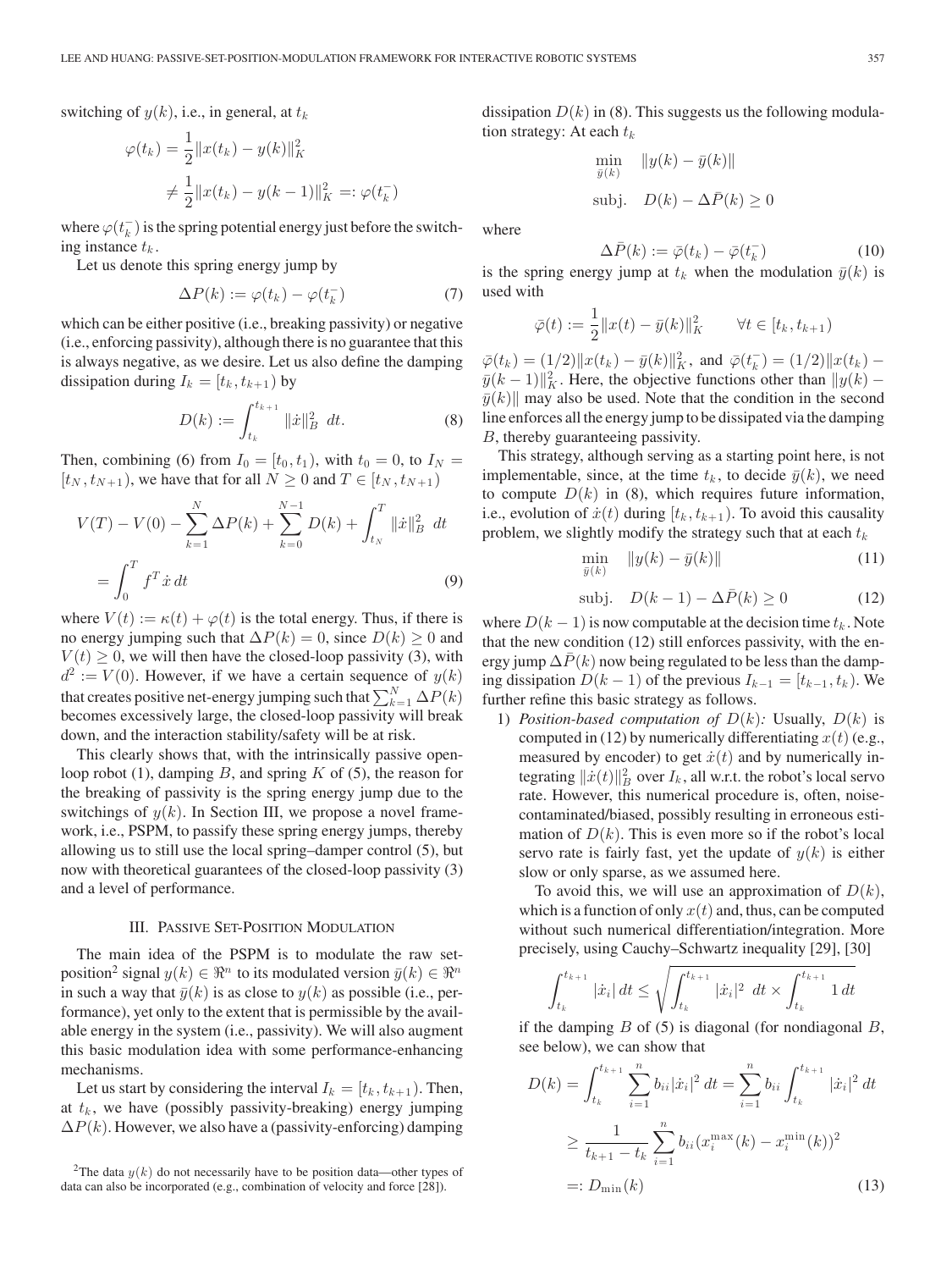where  $x_i \in \Re$  is the *i*th component of  $x \in \Re^n$ ,  $b_{ii} > 0$  is the *i*th diagonal element of  $B$ , and we use the fact that  $\int_{t_k}^{t_{k+1}} |\dot{x}_i| dt \geq x_i^{\max}(k) - x_i^{\min}(k)$ , with  $x_i^{\max}(k)$  and  $x_i^{\min}(k)$  being the maximum and minimum of  $x_i(t)$  during  $I_k = [t_k, t_{k+1})$ . We can still use (13) for nondiagonal B: First, similarity-transform  $\dot{x}^T B \dot{x}$  in (8) to  $\dot{z}^T \bar{B} \dot{z}$ , with  $\dot{z} \in \Re^n$  and positive-definite/diagonal  $\bar{B} \in \Re^{n \times n}$  and then apply (13) to these  $\dot{z}$  and  $B$ .

We will use this  $D_{\min}(k)$ , instead of  $D(k)$ . As shown in Lemma 2, the error  $e_D(k) := D(k) - D_{\min}(k) \ge 0$  is cubic w.r.t. the updating rate of  $y(k)$ ; thus, by densifying the data stream  $y(k)$  (e.g., smoothing, interpolation, or even simply repeating previous data), we can easily make this error  $e_D$  practically negligible.

2) *Virtual energy reservoir*  $E(k)$ : Suppose we start with a stationary system with zero initial energy:  $\dot{x}(0) = 0$ ,  $D(0) = 0$ , and  $\bar{y}(0) = x(0)$ . Also suppose that  $f(t) = 0$ . Then, for  $t \in [0, t_1)$ , we have that  $\tau(t)=0, \dot{x}(t)=0$ , and  $x(t)=\bar{y}(0)$ . Now, even if we receive a signal  $y(1) \neq \bar{y}(0)$ at  $t_1$ , the system will stay only where it has been with  $\dot{x}(t)=0$  and  $x(t)=\bar{y}(0)$  for all  $t \in I_1 := [t_1, t_2)$ . This is because, from (12), with  $x(t_1) = \bar{y}(0)$ 

$$
D(0) = 0 \ge \Delta P(1) = \bar{\varphi}(t_1) - \bar{\varphi}(t_1^-) = \bar{\varphi}(t_1).
$$

That is,  $\bar{\varphi}(t_1) = (1/2) ||x(t_1) - \bar{y}(1)||_K^2 = 0$ , thus implying that  $\bar{y}(1) = \bar{y}(0)$ . Since this argument can be extended for  $I_2, I_3, \ldots$ , no attempt to follow the received set-position data  $y(k)$  will be made whatsoever.

This "take-off" problem is because we start with zero initial energy in our disposal and, thus, cannot generate any useful (nonzero) initial control action. See [20] for a similar problem. To remedy this, similarly to [13], [14], and [16], we augment the system with a virtual energy reservoir E. More precisely, we simulate the following discrete-time dynamics of  $E(k) \in \Re$ : With nonzero initial  $E(0) > 0$ , at each  $t_k$ 

$$
E(k) = E(k-1) + D_{\min}(k-1) - \Delta \bar{P}(k) \ge 0 \quad (14)
$$

where  $D_{\min}(k)$  is defined in (13). Equation (14) means that, at each  $t_k$ ,  $E(k)$  will provide energy to generate  $\Delta P(k)$  [or receive energy from it, depending on the sign of  $\Delta P(k)$ ], while also reharvesting (substantial) portion of the damping dissipation of B via  $D_{\min}(k-1)$ . Note that this  $B$  dissipation is completely an artifact of the control (5), which is not due to the real interaction with humans/environments (via  $f^T \dot{x}$ ). Thus, it is desirable to recapture this dissipation as much as possible (i.e., reduce "energy leak"  $\sum e_D(k) = \sum [D(k) - D_{\min}(k)]$  for better energy efficiency (see Lemma 2).

3) *Energy shuffling/ceiling:* If the robot (1) operates in highly dissipative environments, it would be useful to send some extra energy  $\Delta E_y(k) > 0$ , along with  $y(k)$  to the robot to recharge its  $E(k)$  from time to time. However, in a teleoperation, human users often keep injecting energy into the system (to command slave robot). This can result in excessive energy accumulation in the master's side  $E(k)$ , which, if loosened in a short period of time, may pose a safety issue to the engaging human user. For this, it would be useful if we can send some accumulated energy from the master's side to the slave's side, and *vice versa*.

We implement this idea into the PSPM: 1) Along with  $y(k)$ , energy-shuffling term  $\Delta E_y(k)$  is also transmitted (e.g., sent from the central server), with (14) being modified by

$$
E(k) = E(k-1) + \Delta E_y(k)
$$

$$
+ D_{\min}(k-1) - \Delta \bar{P}(k) \ge 0 \tag{15}
$$

and 2) if the energy of  $E(k)$ , after (15) is performed, is more than an upper limit  $\overline{E}$  (i.e.,  $E(k) > \overline{E}$ ), we ceil it by  $E(k)$  (i.e.,  $E(k) \leftarrow E$ ) and send the trimmed-off energy  $\Delta E_x(k) := E(k) - E$  [along with the set-position signal  $x(t_k)$ ] to the communication counterpart or simply discard it if such counterparts do not exist. This energy shuffling/ceiling allows the energy transfer of mechanical interaction between two systems to be emulated, even if they are physically disjoint.

**Algorithm 1 Passive Set-Position Modulation** 1:  $\bar{y}(0) \Leftarrow x(0), E(0) \Leftarrow \bar{E}, k \Leftarrow 0$  $2:$  repeat if data  $(y, \Delta E_y)$  is received then  $3:$  $4:$  $k \Leftarrow k+1$  $\begin{array}{l} y(k) \Leftarrow y, \ \Delta E_y(k) \Leftarrow \Delta E_y \\ \text{retrieve} \ x(t_k), \ x_i^{\max}(k-1), \ x_i^{\min}(k-1) \end{array}$  $5:$ 6:  $7:$ find  $\bar{y}(k)$  by solving  $\min_{x \in \mathbb{R}^N}$   $||y(k) - \bar{y}(k)||$  $(16)$  $\bar{y}(k)$ subj.  $E(k) \Leftarrow E(k-1) + \Delta E_y(k)$ +  $D_{\min}(k-1) - \Delta \bar{P}(k) \ge 0$  (17) if  $E(k) > E$  then  $8:$  $\Delta E_x(k) \Leftarrow E(k) - \bar{E}, E(k) \Leftarrow \bar{E}$ 9: else  $10:$  $\Delta E_x(k) \Leftarrow 0$  $11:$  $12:$ end if send  $(x(t_k), \Delta E_x(k))$  or discard  $13:$  $14:$ end if 15: until termination

The complete PSPM algorithm is presented in Algorithm 1, where we can see that the PSPM sets the modulation  $\bar{y}(k)$  as close to the raw signal  $y(k)$  as possible [i.e., aiming for performance; see (16)], yet only to the extent that is permissible by the available energy in the system [i.e., enforcing passivity; see (17)]. Note that the solution of this optimization [i.e.,  $(16)$ – $(17)$ ] always exists and is unique, since the feasible set of  $\bar{y}(k)$  under the constraint (17) is convex, and the objective function (16) is also convex w.r.t.  $\bar{y}(k)$  [31] (see Fig. 2). In Algorithm 1, we assume that the PSPM is triggered whenever a new datum  $(y, \Delta E_y)$  is received (line 3). Of course, other triggering mechanisms are also possible [e.g., timed trigger, with  $(y, \Delta E_y) = (y(k - 1), 0)$ . It is also clear from Algorithm 1 that the implementation/tuning (e.g., choosing  $B, K$ ) of the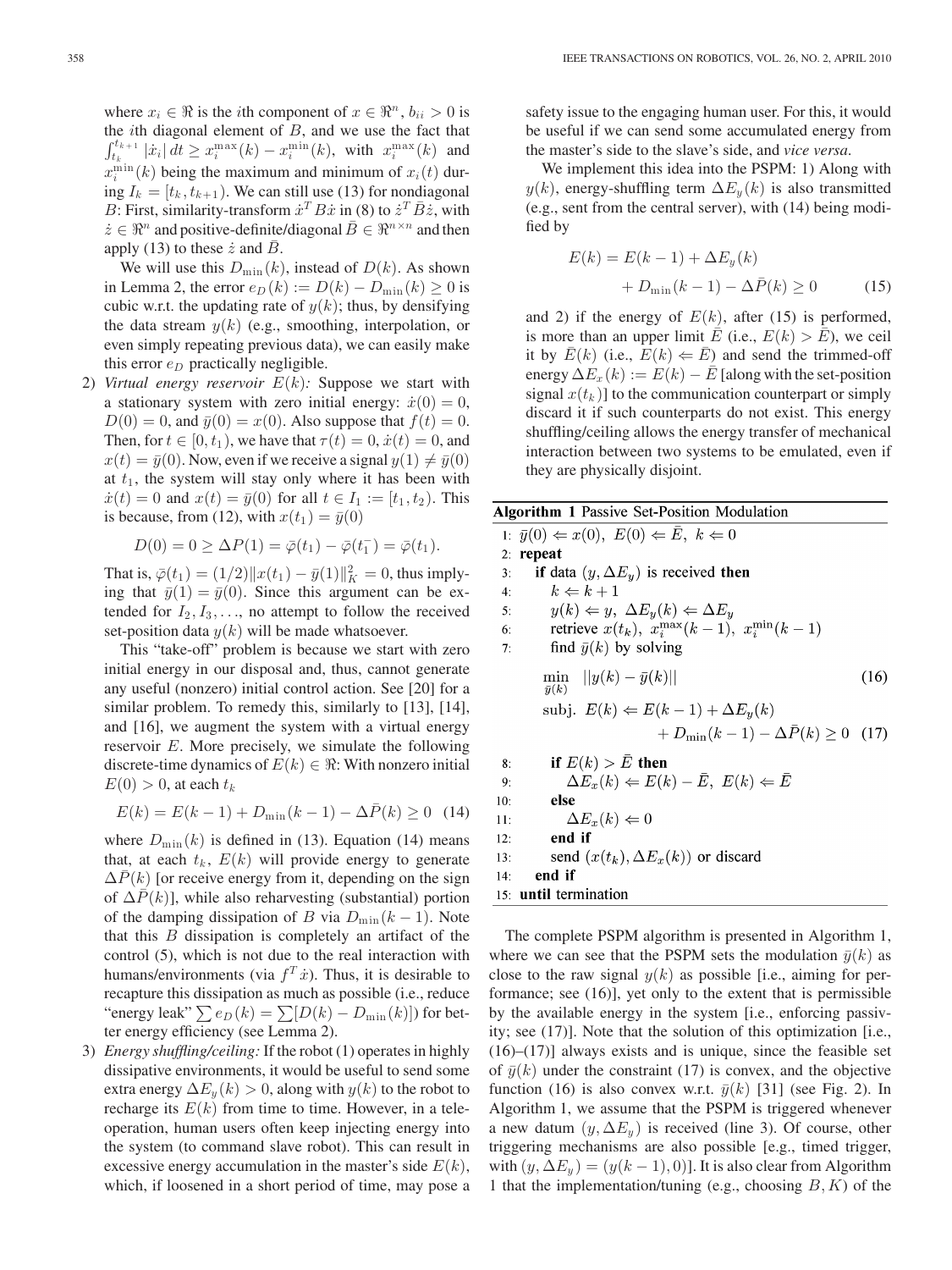

Fig. 2. Convex geometry of  $x(t_k)$ ,  $y(k)$ , and  $\bar{y}(k)$ , with  $K = \lambda I(\lambda > 0)$ , where  $r_k^2 := (2/K) \cdot [E(k-1) + \Delta E_y(k) + D_{\min}(k-1)] +$  $||x(t_k) - \bar{y}(k-1)||^2$  from (17). This implies that  $\exists \alpha_k \in [0,1]$  s.t.  $\bar{y}(k) =$  $\alpha_k x(t_k) + (1 - \alpha_k) y(k)$ . The ball  $B(x(t_k), r_k)$  will become an ellipsoid if  $K \neq \lambda I$ .

PSPM can be done completely locally. This property would be useful for applications that demand scalability (e.g., multiuser haptic interaction over a directed Internet network, with the PSPM being installed at each user's site).

Energetics of the PSPM are also illustrated in Fig. 3, which shows that 1) PSPM computes  $\bar{y}(k)$  from  $y(k)$  using the reharvested energy  $D_{\min}(k-1)$ , the received energy  $\Delta E_y(k)$ , and whatever is left in the virtual reservoir energy  $E(k-1)$ ; and 2) modulated  $\bar{y}(k)$  is connected to  $x(t)$  via a spring coupling  $K$ , with damping injection  $B$ . It is also clear from Fig. 3 that the PSPM can accommodate *any* intermediate data processing (at the "filter" block), while still enforcing passivity, since the PSPM block can accept any discrete switching sequence  $y(k)$ as its incoming data stream, which is not necessarily only that of set-position signals. This data processing may be used either to densify the data stream for better energy efficiency (see Lemma 2) or to enhance performance (e.g., predictor/estimator), while enforcing passivity.

*Theorem 1:* Consider the interactive robotic system (1) under the local spring–damper control (5) and the PSPM with bounded E(0). Suppose that  $\dot{x}(t)$  and  $x(t)$  are continuous  $\forall t \geq 0$  and  $\exists$  a bounded constant  $b \in \Re$  s.t.  $\sum_{j=1}^k \Delta E_y(j) \leq b^2 \ \forall k \geq 1$ .

1) *Passivity/stability:* The closed-loop system is passive in the sense of (3). Also, if the human/environment is passive, i.e.,  $\forall T \geq 0, \exists$  a bounded constant  $c \in \Re$  s.t.

$$
\int_0^T f^T \dot{x} \, dt \le c^2 \tag{18}
$$

interaction is stable in the sense of bounded  $\dot{x}(t)$  and  $||x(t) - \bar{y}(k)||_K$ .

- 2) *Position tracking:* Assume that  $f(t)=0$  and that the robot (1) has an unmodeled positive-definite damping  $B_e$ . Further, assume that  $\exists$  bounded  $\lambda_1, \lambda_2 > 0$  s.t.  $\underline{\sigma}[M(x)] \geq$  $\lambda_1$  and  $|\partial M_{qr}(x)/\partial x_s| \leq \lambda_2$  for all  $x \in \Re^n$ ,  $q, r, s =$  $1, \ldots, n$ , where  $\underline{\sigma}(\star)$  is the smallest singular value of  $\star$ , and  $M_{ar}$ ,  $x_s$  are the qrth and sth components of M and x, respectively. Then,  $\dot{x}(t) \rightarrow 0$ ,  $\|\bar{y}(k+1) - \bar{y}(k)\| \rightarrow 0$ , and  $||x(t) - \bar{y}(k)|| \rightarrow 0$ . Further, suppose that  $\exists p \ge 0$ s.t.  $E(k) > 0 \,\forall k \ge p$  and  $||y(k+1) - y(k)|| \to 0$ . Then,  $||x(t) - y(k)|| \rightarrow 0.$
- 3) *Haptic feedback:* Suppose that  $(\ddot{x}(t), \dot{x}(t), x(t)) \rightarrow$  $(0, 0, x_o)$  and  $y(k) \rightarrow y_o$ , with constant  $x_o, y_o \in \mathbb{R}^n$ , and  $\exists p \geq 0$  s.t.  $E(k) > 0 \,\forall k \geq p$ . Then,  $f(t) \rightarrow K(x_o - y_o)$ .



Fig. 3. Energetics of the PSPM.

J

*Proof:* For the first item, similarly to (9), with  $y(k)$  in (5) replaced by  $\bar{y}(k)$  and  $\Delta P(k)$  in (9) replaced by  $\Delta \bar{P}(k)$  of (10), and using  $e_D (k) = D(k) - D_{\text{min}} (k) \ge 0$  from (13), we can show that for all  $N \geq 0$  and  $T \in I_N = [t_N, t_{N+1})$ , with  $D(0) = 0$  and  $t_o = 0$ 

$$
\int_{0}^{T} f^{T} \dot{x} dt = V(T) - V(0) + \sum_{k=1}^{N} [D_{\min}(k-1) - \Delta \bar{P}(k)]
$$
  
+ 
$$
\sum_{k=1}^{N} e_{D}(k-1) + \int_{t_{N}}^{T} ||\dot{x}||_{B}^{2} dt
$$
  

$$
\geq V(T) - V(0)
$$
  
+ 
$$
\sum_{k=1}^{N} [E(k) - E(k-1) - \Delta E_{y}(k) + \Delta E_{x}(k)]
$$
  

$$
\geq V(T) - V(0) + E(N) - E(0) - \sum_{k=1}^{N} \Delta E_{y}(k)
$$
(19)

where  $V(t) := \kappa(t) + \bar{\varphi}(t), \ \bar{\varphi}(T) = (1/2) ||x(T) - \bar{y}(N)||_K^2$ , and we use the property of the energy ceiling/shuffling [(17) and lines 8–13 in Algorithm 1], i.e.,

$$
D_{\min}(k-1) - \Delta \bar{P}(k)
$$
  
=  $E(k) - E(k-1) - \Delta E_y(k) + \Delta E_x(k)$   
 $\ge E(k) - E(k-1) - \Delta E_y(k)$  (20)

where the last line is because  $\Delta E_x(k) \geq 0$ , with  $\Delta E_x(k)=0$ only if line 8 of Algorithm 1 is false. Then, the closed-loop passivity (3) is achieved from (19), with  $d^2 = V(0) + E(0) +$  $b^2$ , where  $b^2 \ge \sum_{k=1}^{N} \Delta E_y(k)$ , as assumed previously. Also, from (19) with (18), we have that  $c^2 + d^2 \ge V(T) + E(N) \ge$  $V(T)$ , thus implying that  $\dot{x}(t)$  and  $||x(t) - \bar{y}(k)||$  are bounded  $\forall t \geq 0.$ 

For the second item, with the additional  $B_e$ , similarly to (19), we have that  $\forall N \geq 0$  and  $\forall T \in I_N = [t_N, t_{N+1})$ 

$$
\int_0^T f^T \dot{x} dt \ge V(T) - V(0) + E(N) - E(0)
$$

$$
- \sum_{k=1}^N \Delta E_y(k) + \int_0^T ||\dot{x}||_{B_e}^2 dt
$$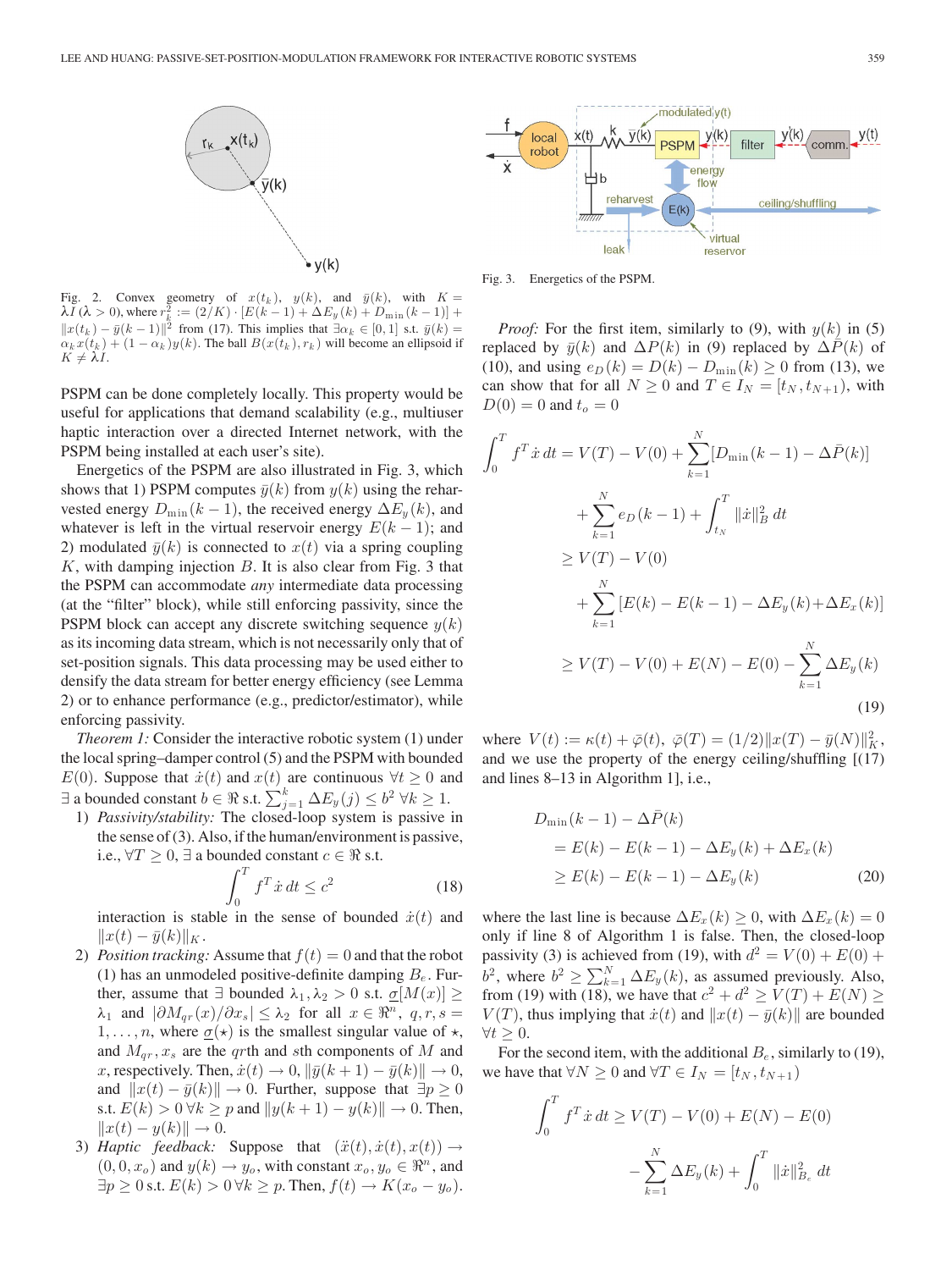

Fig. 4.  $I_w$  in the proof of item 2 of Theorem 1.

where the left-hand side (LHS) is zero, with  $f = 0$ . This shows that from the positive-definiteness of  $V(t)$  and  $B_e$ ,  $\dot{x}(t)$ ,  $x(t)$  –  $\bar{y}(k)$  are bounded, and  $\dot{x}(t)$  is square-integrable. From (1), we also have the following closed-loop dynamics:

$$
M(x)\ddot{x} + C(x, \dot{x})\dot{x} + B_e\dot{x} + B\dot{x} + K(x - \bar{y}(k)) = f \quad (21)
$$

where, with  $f = 0$ ,  $\ddot{x}(t)$  is also uniformly bounded, since  $C(x, \dot{x})$  is linear w.r.t.  $\dot{x}$  and  $\partial M_{ar}/\partial x_s$ , which are both bounded, and  $\sigma[M(x)] \geq \lambda_1 > 0$ . Thus, from Barbalat's lemma [32],  $\dot{x}(t) \rightarrow 0$ ; or, in other words, for any  $\epsilon > 0$ ,  $\exists$  a sufficiently large  $T(\epsilon) \geq 0$  s.t.  $\|\dot{x}(t)\| \leq \epsilon$  for all  $t \geq T(\epsilon)$ .

Now, suppose *not*  $||x(t) - \bar{y}(k)|| \rightarrow 0$ . Then, we can find a time  $t' > 2T(\epsilon)$  s.t.  $||x(t') - \bar{y}(k)|| > \eta$  for a positive scalar  $\eta > 0$ . Moreover, we have that  $||x(t) - \bar{y}(k)|| > \eta/2$  for all  $t \in I_w$ , where  $I_w(\eta, \eta_1, \epsilon)$  is the time interval, which contains t' and is of the length  $\min(\gamma_o \eta/(2\epsilon), \eta_1/2)$ , with  $\gamma_o$  being a certain (bounded) constant that depends on the dimension  $n$ of (1). This is because  $||x(t) - \bar{y}(k)|| \le \eta/2$  can happen only either before or after  $t'$  either due to the evolution of  $x(t)$  or due to the switching of  $\bar{y}(k)$ , yet the former is restricted by  $\|\dot{x}\| \leq \epsilon$ , while the latter cannot be denser than  $\eta_1$  of (4) (see Fig. 4).

During this  $I_w$ , from (21), we will then have that for a certain  $q \in \{1, 2, \ldots, n\}$ 

$$
|\ddot{x}_q(t)| \ge -\gamma_1 \epsilon^2 - \gamma_2 \epsilon + \gamma_3 \eta \tag{22}
$$

for all  $t \in I_w$ , where  $\gamma_1, \gamma_2, \gamma_3 > 0$  are bounded constants that, respectively, come from the Coriolis term, damping terms, and  $K(x - \bar{y}(k))$  of (21). This implies that by choosing  $\epsilon$  to be small enough, we can always push  $\dot{x}$  outside the ball  $\|\dot{x}\| \leq \epsilon$  during this  $I_w$ , since, as  $\epsilon \to 0$ ,  $I_w \to \eta_1/2$ , and  $|\int_{I_w} \ddot{x}_q dt| \ge (\gamma_3 \eta \gamma_1 \epsilon^2 - \gamma_2 \epsilon \eta_1/2 \rightarrow \gamma_3 \eta \eta_1/2 \gg \epsilon$ , where, with a slight abuse of notation, we use  $I_w$  to denote its length. This contradicts the fact that  $\|\dot{x}(t)\| \leq \epsilon \ \forall t \geq T(\epsilon)$ . Therefore,  $\|x(t) - \bar{y}(k)\| \to$ 0. With  $\dot{x}(t) \rightarrow 0$ , this implies that  $\|\bar{y}(k+1) - \bar{y}(k)\| \rightarrow 0$ . Moreover, if we have that  $E(k) > 0$  for all  $k \geq p$  with a bounded  $p \ge 0$ ,  $\bar{y}(k) = y(k) \forall k \ge p$ . Thus,  $||x(t) - \bar{y}(k)|| \rightarrow 0$ implies that  $||x(t) - y(k)|| \rightarrow 0$ , with a necessary condition for this, i.e.,  $||y(k+1) - y(k)|| \rightarrow 0$ , is granted *a priori* by the assumption.

The third item is a direct consequence of the closedloop dynamics (21): With  $(\ddot{x}(t), \dot{x}(t)) \rightarrow 0$  and  $(x(t), \bar{y}(k)) \rightarrow$  $(x_o, y_o)$ , we have that  $f(t) \rightarrow K(x_o - y_o)$ .

The assumptions that  $f = 0$  for item 2 and  $(\ddot{x}(t), \dot{x}(t)) \rightarrow 0$ for item 3 of Theorem 1 are made here to reflect the situations in which the robot is released from the environment/human and makes a hard contact with them, respectively. The assumptions that  $\sigma[M(x)] \geq \lambda_1 > 0$  and  $|\partial M_{qr}/\partial x_s| \leq \lambda_2$  in item 2 of Theorem 1, which are satisfied by many practical robotic systems (e.g., revolute joint robots [32]), are used here to attain the boundedness of  $\ddot{x}$  from (21) (to show that  $\dot{x} \rightarrow 0$  using Barbalat's lemma) and the inequality (22). Any other conditions for the robots (1), which can provide similar properties, can replace these assumptions.

Item 2 of Theorem 1 says that if the robot (1) is released (with  $f = 0$ ) and the energy input to it [i.e.,  $\Delta E_y(k)$ ] is cut off, the robot will eventually stop. This (desirable) stabilizing action of the PSPM is, in fact, due to its passivity property (item 1 of Theorem 1), i.e., the PSPM regulates the system's total energy to be bounded, while  $B_e$  keeps shedding/dissipating it (if  $\dot{x} \neq 0$ ). Of course, here, the robot's stopping position may not be the same as the desired set position, since, under the PSPM, we may have that  $\bar{y}(k) \neq y(k)$  if  $E(k)=0$  (i.e.,  $E(k)$  depletes energy). It is even possible that although  $y(k)$  is moving,  $\bar{y}(k)$  may not move, if the energy for  $\bar{y}(k)$  to follow  $y(k)$  is not enough (e.g.,  $r_k = 0$  with fixed  $x(t_k)$  in Fig. 2).

This (steady-state) mismatch between the stopping position  $\bar{y}(k)$  and the set position  $y(k)$  is yet not so likely to happen in practice, since  $\Delta E_y(k)$  (or other energy injection as captured by  $D_{\min}(k)$ , e.g., human energy injection in teleoperation/haptics) is usually not completely cut off. Neither have we observed so far this mismatch from our (extensive) tests of PSPM, even during the most favorable for this (e.g., intentionally destabilizing experiment of Fig. 7). Although we do not have a precise mathematical statement for this, we can, instead, show that, under some mild conditions, the position error  $||x(t) - y(k)||$  under the PSPM is, indeed, bounded.

*Lemma 1:* Consider the interactive robotic system (1) with the local control (5) and the PSPM with bounded  $E(0)$ . Suppose that  $\dot{x}(t)$  and  $x(t)$  are continuous;  $\sum_{j=1}^{k} \Delta E_y(j)$  is bounded  $\forall k \geq j$ ; and the human/environment is passive in the sense of (18). Also, assume that  $K = \lambda I$  with  $\lambda > 0$  for (5).

- 1) Suppose that  $\exists p \geq 0$  s.t.  $||x(t_p) y(p)||$  is bounded and  $y(k) = y_o \,\forall k \geq p$ . Then,  $||x(t) - y_o||$  is bounded  $\forall t \geq t_p$ . 2) Suppose the following hold.
	- a)  $\exists y_*(t) \in \Re^n$  s.t.  $y_*(t_k) = y(k)$  with bounded  $\ddot{y}_*(t), \dot{y}_*(t).$
	- b)  $f$  in (1) is bounded.
	- c)  $||x(t_1) y(1)||$  is small enough.
	- d) The conditions on  $\sigma[M]$  and  $\partial M_{ar}/\partial q_s$  of item 2 of Theorem 1 hold.
	- e) For  $\alpha_k$  in Fig. 2,  $\exists$  a small  $\epsilon_\alpha > 0$  s.t.  $\alpha_k \geq 1 \epsilon_\alpha$ happens only boundedly many times  $n_{\alpha} \geq 0$ .

Then,  $\exists \bar{\eta}_1$  s.t. if  $\eta_1 \geq \bar{\eta}_1$  for (4),  $||x(t) - y(k)||$  is bounded  $\forall t \geq 0.$ 

*Proof:* First, note that for any  $k \geq 0$ 

$$
||y(k) - \bar{y}(k)|| \le ||y(k) - \bar{y}(k-1)||
$$

since the optimization (16)–(17) always has  $\bar{y}(k) = \bar{y}(k - 1)$  as its trivial solution [with  $\Delta P(k)=0$  in (17)]. By setting  $y(k) =$  $y_o$  for  $k \geq p$ , we have that  $||y_o - \bar{y}(k)|| \leq ||y_o - \bar{y}(p)|| \forall k \geq p$ ,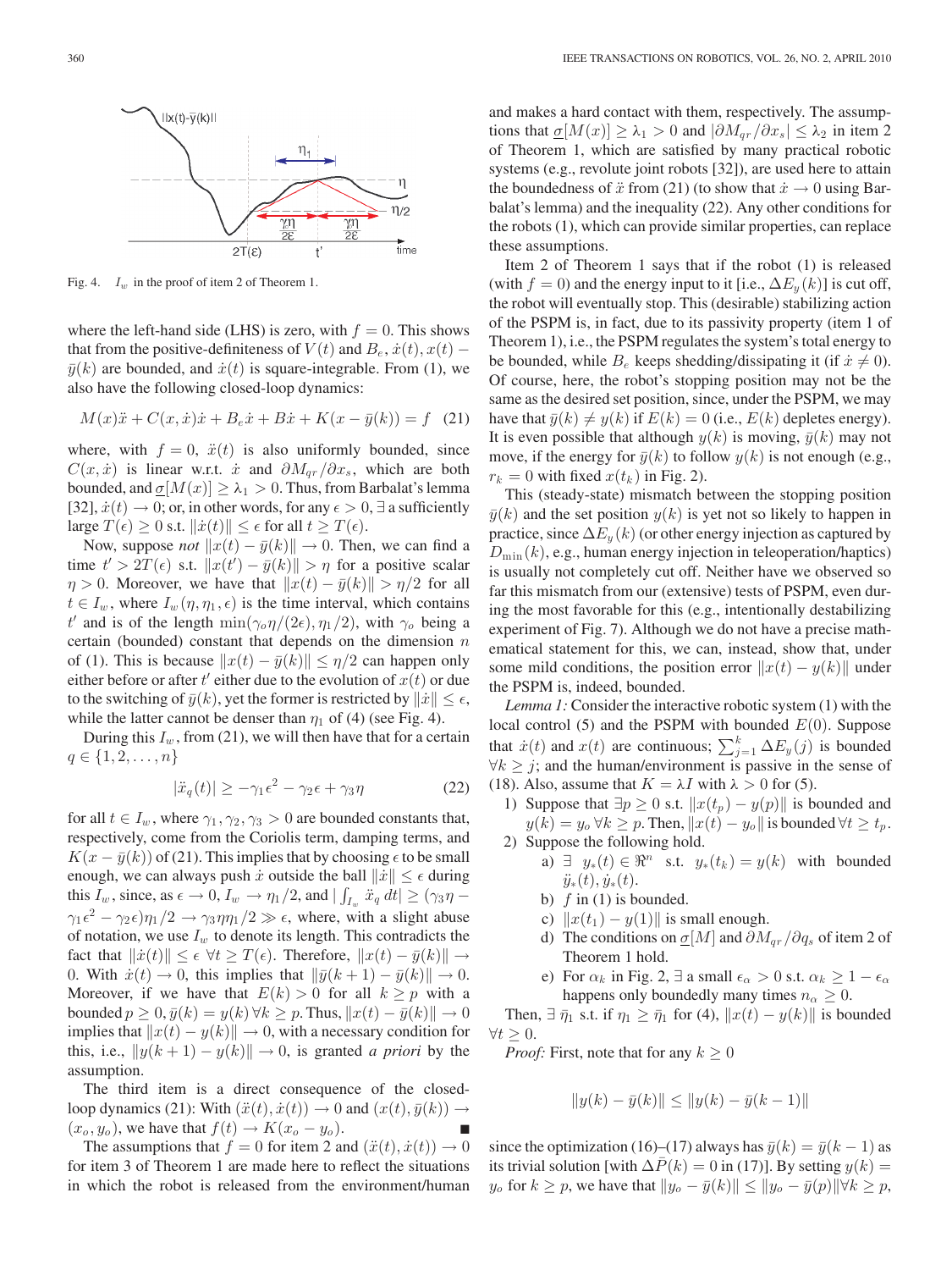and, subsequently, for any  $k \geq p$ 

$$
||x(t_k) - y_o|| \le ||x(t_k) - \bar{y}(k)|| + ||\bar{y}(k) - y_o||
$$
  

$$
\le ||x(t_k) - \bar{y}(k)|| + ||\bar{y}(p) - y_o||
$$

where the term  $||x(t_k) - \bar{y}(k)||$  is bounded (item 1 of Theorem 1), and the last term is also bounded with  $\|\bar{y}(p) - y_o\|$  =  $\alpha_p ||x(t_p) - y_o|| \leq ||x(t_p) - y(p)||$ , with  $\alpha_p \in [0, 1]$ , as shown in Fig. 2. Boundedness of  $||x(t) - y(k)||$  then follows from  $||x(t) - x(t_k)|| \leq \eta_2 ||\dot{x}||$ , with bounded  $||\dot{x}||$  (item 1 of Theorem 1) and  $\eta_2$  in (4).

For the second item, define  $e(t) := x(t) - y_*(t)$ . Then, using (21), with  $\bar{y}(k) = \alpha_k x(t_k) + (1 - \alpha_k) y(k)$ , (4), and the fact that  $\dot{x}$  and  $\dot{y}_*$  are both bounded (item 1 of Theorem 1), we can obtain the following dynamics of  $e(t)$ : For  $t \in I_k$ 

$$
M\ddot{e} + C\dot{e} + B\dot{e} + (1 - \alpha_k)Ke = f + g(\ddot{y}_*, \dot{y}_*, ||\dot{x}||, \eta_2)
$$
\n(23)

where g defines a bounded disturbance, with  $||g|| \leq \bar{\sigma}[M] ||\ddot{y}_*|| +$  $(\bar{\sigma}[C]+\bar{\sigma}[B]+\eta_2\bar{\sigma}[K])\|\dot{y}_*\|+\eta_2\bar{\sigma}[K]\|\dot{x}\|$ . Then, from the well-known fact about the Lagrangian systems [33], if  $\alpha_k$  <  $1 - \epsilon_\alpha$ , there exists a quadratic Lyapunov function  $W_k(e, \dot{e}) \geq 0$ s.t. for  $t \in I_k$ 

$$
\frac{dW_k}{dt} \le -\gamma_k W_k + \rho_k \sqrt{W_k} (\|f\| + \|g\|)
$$

where  $\gamma_k$ ,  $\rho_k > 0$  are some bounded constants. We can then see that  $W_k < 0$  whenever  $W_k > d_k := [(\rho_k/\gamma_k) \cdot (\|f\| + \|g\|)]^2$ (i.e., ultimate boundedness [32]). Moreover, if  $W_k \geq A :=$  $(1+\epsilon_d)^2 \bar{d} \geq (1+\epsilon_d)^2 d_k$ , where  $\bar{d} \geq d_k \forall k$  and  $\epsilon_d > 0$  is a positive constant,  $W_k \leq -\gamma_k \epsilon_d (1 + \epsilon_d) d_k \leq -c_w$ , where  $c_w :=$  $\gamma \epsilon_d (1 + \epsilon_d) d > 0$ , with  $\gamma, d > 0$  are defined s.t.  $\gamma_k \ge \gamma > 0$ , and  $d_k \geq d > 0$   $\forall k$  (i.e.,  $c_w$  is the slowest decreasing rate of  $W_k$  when  $W_k \geq \overline{A}$ ). Also, for any  $k, p$  s.t.  $\alpha_k < 1 - \epsilon_\alpha$  and  $\alpha_p < 1 - \epsilon_\alpha$ , we have that  $W_k \le (1 + \epsilon_w) W_p$  and that

$$
a_1 ||e(t)||^2 + b_1 ||\dot{e}(t)||^2 \le W_k(t) \le a_2 ||e(t)||^2 + b_2 ||\dot{e}(t)||^2
$$

for some bounded constants  $\epsilon_w$ ,  $a_1$ ,  $a_2$ ,  $b_1$ ,  $b_2 \geq 0$ .

First, suppose that  $\alpha_k < 1 - \epsilon_\alpha$  for all  $k \ge 1$ . Then, if  $W_{k-1}(t_{k-1}) \leq \overline{A}$  (with  $k \geq 2$ ),  $W_{k-1}(t_k) < \overline{A}$ , since  $W_{k-1}$ strictly decreases whenever  $W_{k-1} \geq A$ . Yet, at  $t_k$ , with the switching of  $(1 - \alpha_k)Ke$  in (23), the error measure  $W_k(t_k)$  may jump up from  $W_{k-1}(t_k) \leq \overline{A}$ . This, however, is still bounded by  $W_k(t_k) < (1 + \epsilon_w) \overline{A}$ . Thus, by choosing  $\overline{\eta}_1 = \epsilon_w \overline{A}/c_w$ (i.e., dwell time [34]), we can enforce that  $W_k(t_{k+1}) \leq \overline{A}$ , since  $W_k(t_{k+1}) \leq \min[\bar{A}, (1+\epsilon_w)\bar{A} - c_w \bar{\eta}_1]$ , with  $W_k$  decreasing faster than  $c_w$  if  $W_k \geq \overline{A}$ . Also, recall that  $||e(t_1)|| =$  $||x(t_1) - y(1)||$  is small and that  $||\dot{e}(t)|| = ||\dot{x}(t) - \dot{y}_*(t)||$  is bounded  $\forall t \geq 0$ . Thus, we can find a large-enough  $\epsilon_d$  s.t.  $W_1(t_1) \le (1 + \epsilon_d)^2 \bar{d} =: \bar{A}$ , and, by setting  $\bar{\eta}_1$  accordingly, we have that  $W_k(t_{k+1}) \leq \overline{A} \ \forall k \geq 1$ , which, in turn, implies that  $||x(t) - y(k)||$  is bounded  $\forall t \geq 0$  (with bounded  $\dot{x}, \dot{y}_*,$  and  $\eta_2$ ).

Now, assume that we have some occasions of  $\alpha_k \geq 1 - \epsilon_\alpha$ . Then, the spring action  $(1 - \alpha_k)K_e$  in (23) may become ineffective, and  $||e||$  may grow. Although this growth of  $||e||$ is still bounded (with  $\|\dot{e}\|, \eta_2$ , and  $n_\alpha$  all being bounded), it may be amplified by subsequent switchings of the spring action  $(1 - \alpha_k)K_e$ , with  $\alpha_k < 1 - \epsilon_\alpha$ . To avoid this, we increase the dwell time s.t.  $\bar{\eta}_1 := \epsilon_w \bar{B}/c_w$ , where  $\bar{B} := a_2(\sqrt{\bar{A}/a_1} +$  $n_{\alpha} c_x \eta_2^2 + b_2 c_x^2$ , with  $||\dot{e}|| \leq c_x$ . To see why we choose this, let us first consider the worst-case expansion of  $W_k$ , i.e.,  $W_{k-1}(t_k) = \overline{A}$ , with  $\alpha_p \ge 1 - \epsilon_\alpha$ , for  $p = k, \ldots, k + n_\alpha - 1$ . Then, we have that  $||e(t_k)|| \le \sqrt{\bar{A}/a_1}$  and that  $||e(t_{k+n_{\alpha}})|| \le$  $\sqrt{\bar{A}/a_1} + c_x n_\alpha \eta_2$ , where  $c_x \ge ||\dot{e}(t)|| \forall t \ge 0$ . Using  $W_{k-1}$  to measure  $(\dot{e}, e)$  at  $t_{k+n_0}$ , we also have that  $W_{k-1}(t_{k+n_0}) \leq$ B. Moreover, with  $\alpha_{k+n_{\alpha}} < 1 - \epsilon_{\alpha}$ ,  $W_{k+n_{\alpha}}(t_{k+n_{\alpha}+1}) \leq (1 + \epsilon_{\alpha})$  $(\epsilon_w) \bar{B} - c_w \bar{\eta}_1 \leq \bar{B}$ , where  $\bar{\eta}_1 = \epsilon_w \bar{B}/c_w$ . Thus,  $||e(t)||$ is bounded, and so is  $||x(t) - y(k)||$ , with bounded  $\dot{x}, \dot{y}_*.$ 

This argument also applies to nonsuccessive occasions of  $\alpha_k \geq 1 - \epsilon_\alpha$ , since, for this case, the expansion of  $W_k$  is less than B; thus,  $\bar{\eta}_1 = \epsilon_w B/c_w$  still guarantees no amplification of  $W_k$  due to the spring switchings.

The first item of Lemma 1 is for the case of hard contact in teleoperation/haptics, where the position of the slave robot (or virtual proxy), often, become stationary, while the second item says that, with a reasonable amount of energy in the system (with  $r_k \neq 0$  in Fig. 2), if the switching of  $\bar{y}(k)$  is slow enough (i.e., dwell time [34]), due to the attracting action of K, the position error will be bounded. Here, note that  $r_k \approx 0$ (i.e.,  $\alpha_k \approx 1$ ) requires that  $E(k-1)$ ,  $\Delta E_y(k)$ ,  $D_{\min}(k-1)$ , and  $||x(t_k) - \bar{y}(k-1)||$  are all very small, which is not likely to happen in teleoperation/haptics, particularly since the human operators usually keep injecting energy into the system. Also, the existence of  $y_*$  would be granted for teleoperation/haptics if the PSPM is installed both at the master's and slave's sides to ensure that the system behaves well (see Sections IV and V).

Note that the PSPM's convex geometry (see Fig. 2) and passivity property (see item 1 of Theorem 1 with bounded  $\dot{x}$ ) are pivotal for Lemma 1. We can also duplicate Lemma 1 for  $K \neq \lambda I$ , if  $\|\cdot\|$  in (16) is replaced by  $\|\cdot\|_K$ . The dwell time  $\bar{\eta}_1$  of item 2, although it can be made small by large-enough  $\gamma_k$  (e.g., large  $B, K$ ) and  $\epsilon_d$  (since  $\bar{\eta}_1 \rightarrow (\epsilon_w a_2 \bar{d})/(\gamma a_1 d)$  as  $\epsilon_d$  becomes large), is conservative, and to make it substantially tighter for our nonlinear second-order dynamics (23) with unstructured switching would require significant advances in the hybrid systems theory [34], which is beyond the scope of this paper.

Note that the dissipation  $D(k)$  is through the (artificial) control damping  $B$  in (5), rather than through the real robot– environment/human interaction via  $f^T \dot{x}$ . Thus, we want to minimize this internal-energy dissipation. By doing this, we will be able to improve energy efficiency and attain better performance [i.e., more available energy in the system (17) to push  $\bar{y}(k)$ closer to  $y(k)$  in (16)]. One way to achieve this is to improve the energy-reharvesting efficiency by reducing the "energy leak"  $\sum e_D(k) = \sum [D(k) - D_{\min}(k)]$  (see Fig. 3). Lemma 2, along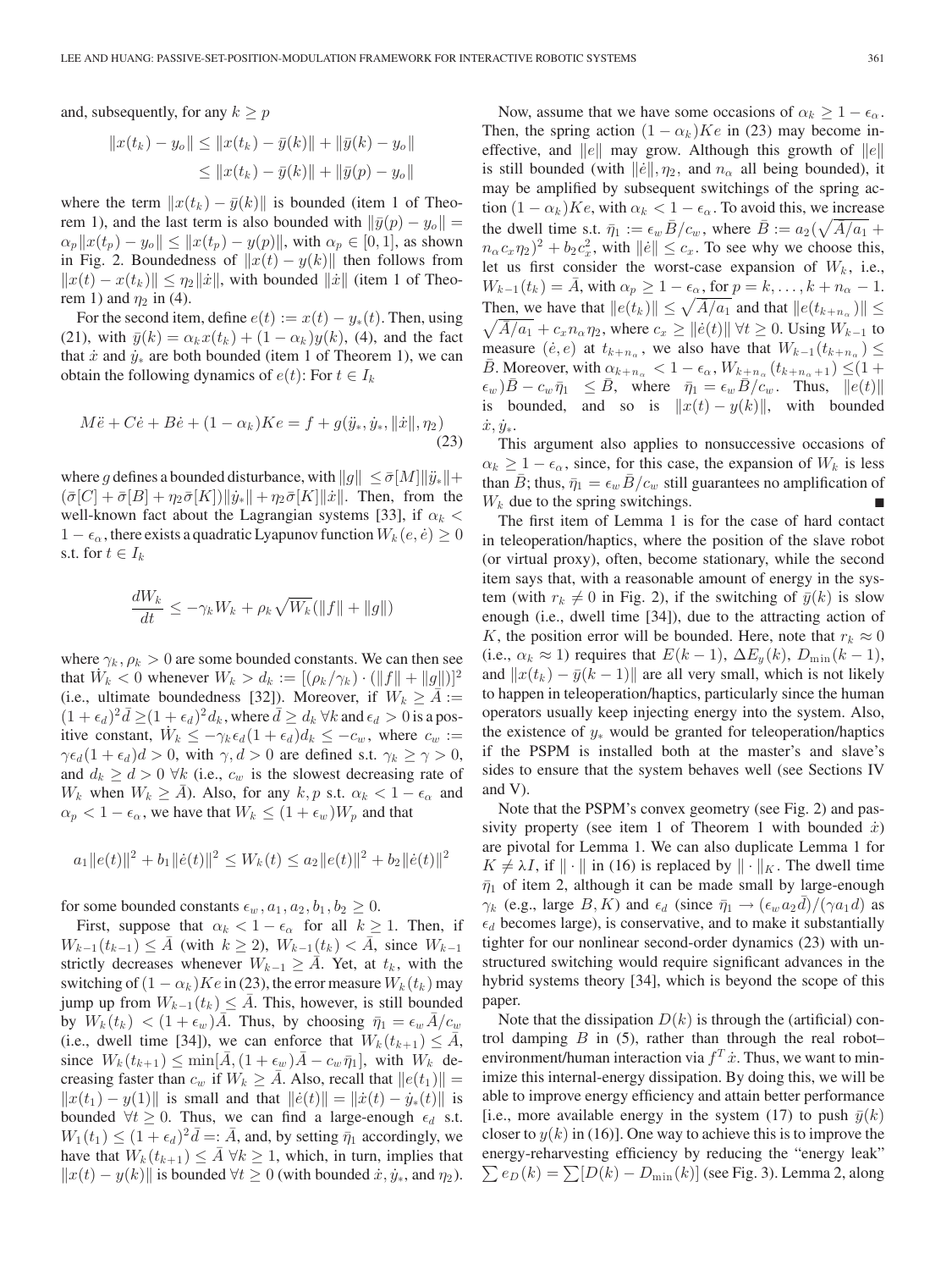with the paragraph immediately ensuing it, shows that this energy leak can be made practically negligible by densifying the data stream  $y(k)$ .

*Lemma 2:* The energy-reharvesting error  $e_D(k) = D(k)$  –  $D_{\min}(k) \geq 0$  is cubic w.r.t. the data-reception rate  $\Delta t_k :=$  $t_{k+1} - t_k$ , if  $\ddot{x}(t)$  is bounded.

*Proof:* Here, we prove only for the diagonal B, since the same proof can be applied for the nondiagonal  $B$  after using the (diagonalizing) similarity transform, as stated in the argument after (13). Consider  $I_k = [t_k, t_{k+1})$ . Then, using the following kinematic relations: For  $s, t \in I_k$ 

$$
\begin{aligned} \dot{x}(s) &= \dot{x}(t_k) + \int_{t_k}^s \ddot{x}(r) \, dr \\ x(t) &= x(t_k) + \int_{t_k}^t \dot{x}(s) \, ds \\ &= x(t_k) + \dot{x}(t_k)(t - t_k) + \int_{t_k}^t \int_{t_k}^s \ddot{x}(r) \, dr \, ds \end{aligned}
$$

we can rewrite (8) s.t.

$$
D(k) = \int_{I_k} \dot{x}^T(s) B\dot{x}(s) ds = \int_{I_k} \left\| \int_{t_k}^s \ddot{x}(r) dr + \dot{x}(t_k) \right\|_B^2 ds
$$

and from (13), we can show that

$$
D_{\min}(k) \ge \frac{1}{\Delta t_k} \sum_{i=1}^n b_{ii} (x_i(t_{k+1}) - x_i(t_k))^2
$$
  
= 
$$
\frac{1}{\Delta t_k} ||x(t_{k+1}) - x(t_k)||_B^2
$$
  
= 
$$
\frac{1}{\Delta t_k} ||\dot{x}(t_k)\Delta t_k + \int_{I_k} \int_{t_k}^s \dot{x}(r) dr ds||_B^2
$$

since  $(x_i^{\max}(k) - x_i^{\min}(k))^2 \ge (x_i(t_{k+1}) - x_i(t_k))^2$ . Combining these, we can then obtain

$$
D(k) - D_{\min}(k)
$$
  
\n
$$
\leq \int_{I_k} \left\| \int_{t_k}^s \ddot{x}(r) dr \right\|_{B}^2 ds - \frac{1}{\Delta t_k} \left\| \int_{I_k} \int_{t_k}^s \ddot{x}(r) dr ds \right\|_{B}^2
$$
  
\n
$$
\leq \frac{1}{3} a_{\max}^2 \bar{\sigma}[B] \Delta t_k^3
$$
\n(24)

where  $a_{\text{max}} \ge ||\ddot{x}(t)||$  for all  $t \ge 0$ , and  $\bar{\sigma}[B]$  is the maximum singular value of B.

Suppose we run the experiment from  $t = 0$  to  $t = T \in$  $[t_N, t_{N+1})$ . Then, from (19) and (24), the cumulative energyharvesting error  $\sum_{k=1}^{N} e_D (k-1)$ , which defines total energy leak (thus, energy efficiency), can be approximated s.t.

$$
\sum_{k=1}^{N} e_D(k-1) \approx \frac{1}{3} a_{\text{max}}^2 \bar{\sigma}[B] \Delta t^3 \times \frac{t_N - t_0}{\Delta t}
$$

$$
= \frac{1}{3} a_{\text{max}}^2 \bar{\sigma}[B](t_N - t_0) \Delta t^2
$$

where  $\Delta t$  is the average of  $\Delta t_k$ . Thus, given the same operation time, the amount of energy leak will *quadratically* decrease as we speed up the update rate of  $y(k)$ . This means that, for instance, if we densify a 50-ms data stream  $y(k)$  ten times either by using a certain 5-ms running smoothing filter or even simply by repeating previous data every 5 ms, the energy leak can be reduced by 99%. Here, note that such a densifying process (which is located at the "filter" block in Fig. 3) will not jeopardize the passivity of the PSPM (see the paragraph after Fig. 3). Of course, for passivity, this densifying process (particularly, duplication) should be applied only to the data stream of  $y(k)$ and not that of  $\Delta E_y(k)$ . Also, note that the boundedness assumption of  $\ddot{x}(t)$  for Lemma 2 is likely to hold in most practical cases, particularly with the passivity-enforcing PSPM.

*Remark 1:* The assumption that  $B\dot{x}(t)$  and  $Kx(t)$  in (5) are continuous has been removed in [35]: If we use the sampled-data version of (5) s.t.

$$
\tau(t) = -B \frac{x_k - x_{k-1}}{\Delta t_{k-1}} - K(x_k - \bar{y}(k)), \qquad t \in I_k
$$

where  $B = \text{diag}[b_1, \ldots, b_n], K = \text{diag}[k_1, \ldots, k_n], \Delta t_k :=$  $t_{k+1} - t_k$ , and  $x_k := x(t_k)$ , the PSPM still enforces passivity (item 1 of Theorem 1) if the following condition holds:

$$
b_{\text{dev}}^i \ge b_i + \frac{b_i}{2} \left[ 1 + \frac{\Delta t_k}{\Delta t_{k-1}} \right] + \frac{k_i \, \Delta t_k}{2}
$$

where  $b_{\text{dev}}^i$  is the (real) device damping along the  $x_i$ -direction.

Even so, we believe that the continuous-controller assumption for (5) is not so unreasonable here, since this paper (and our development of the PSPM) mainly focuses on the cases where the update rate of  $y(k)$  is much slower (or only sparse) than the robot's local servo rate. This is further supported by the fact that the experiments of Sections IV and V run exactly as predicted by the theory that is derived with this continuous-controller assumption.

# IV. EXAMPLE: BILATERAL TELEOPERATION OVER THE INTERNET

We apply the PSPM framework to the bilateral teleoperation over the Internet, with substantial varying delay and packet loss. For this problem, many schemes have been proposed, yet to our knowledge, for all of them, either theoretical guarantee of passivity is missing, particularly with varying delay/packet loss (e.g., [6] and [18]), and/or the fundamental position coordination is not ensured, particularly with packet loss (e.g., position drift [5], [19], [20]). In contrast, as shown later, both theoretically and experimentally, our PSPM framework guarantees (two-port closed-loop) passivity, regardless of how unreliable the Internet communication is, and it also enforces the master–slave position coordination, while complying with the passivity requirement.

We implement the PSPM in the master's and slave's sides individually, with the set position and the energy-shuffling terms being exchanged between them over the Internet. Then, by extending Theorem 1, we have the following proposition, which summarizes properties/performance of this PSPM-based Internet teleoperation, where  $\star_1, \star_2$  (or  $\star^1, \star^2$ ), respectively, represent variables for the master's and slave's sides.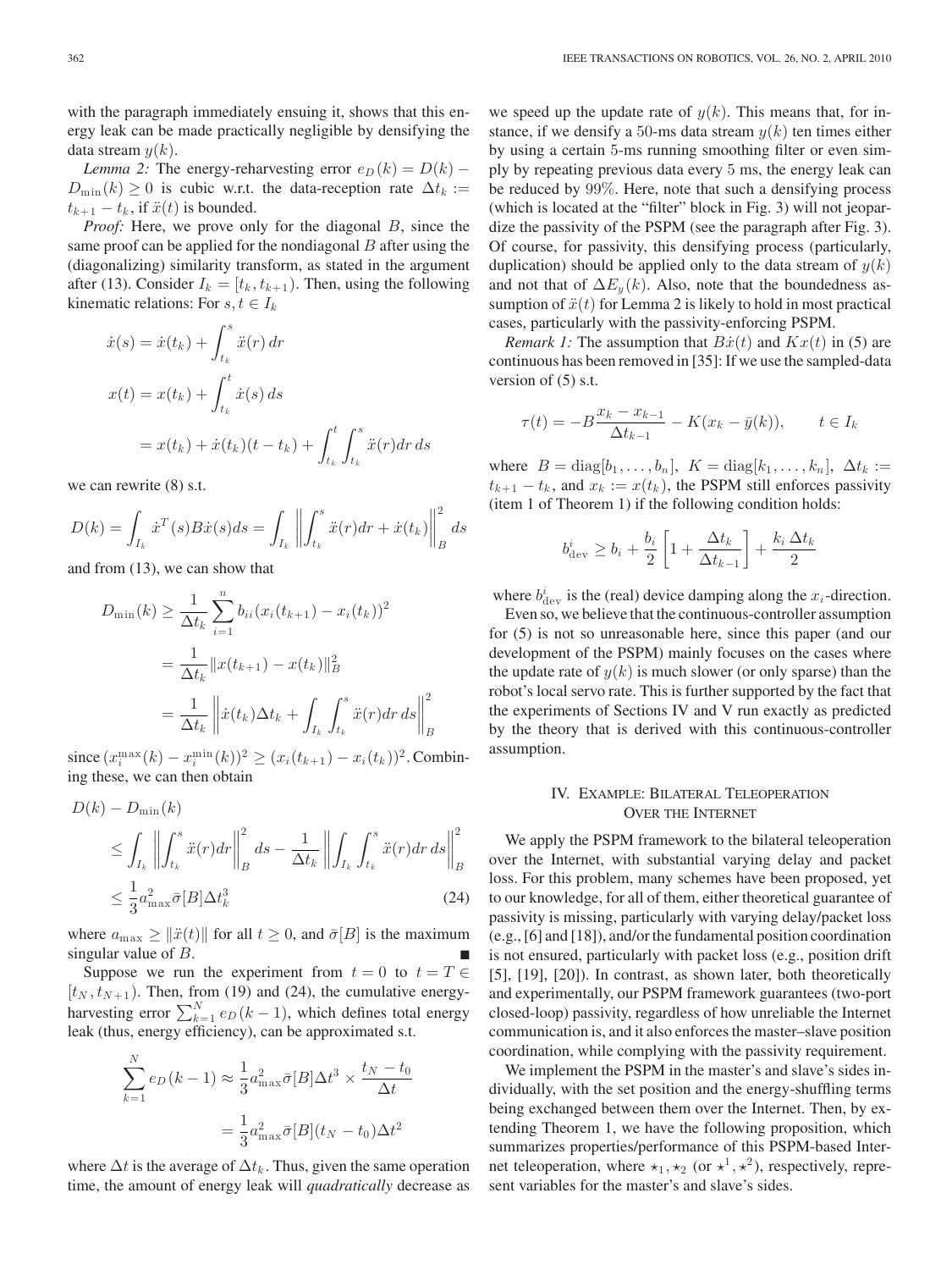*Proposition 1:* Consider master and slave robots, with each having open-loop dynamics of (1) and communicating over the Internet. Suppose we implement local spring–damper control (5) and the PSPM in Algorithm 1 for each of them individually. Further, suppose that there are no duplicated data receptions, and  $x_i(t)$ ,  $\dot{x}_i(t)$  are continuous  $\forall t > 0$ ,  $i = 1, 2$ .

1) *Passivity/stability:* The closed-loop teleoperator is twoport passive:  $\forall T \geq 0$ 

$$
\int_0^T [f_1^T \dot{x}_1 + f_2^T \dot{x}_2] dt \ge -d^2
$$

where  $d \in \Re$  is a bounded constant. Also, if the human operator and the slave environment are individually passive [i.e., each satisfying (18)], the interaction is stable in the sense of bounded  $\dot{x}_i(t)$   $\forall t \geq 0, i = 1, 2$ .

- 2) *Position coordination:* Assume that  $f_1 = f_2 = 0$ , and consider some unmodeled positive-definite dampings  $B_1^e, B_2^e$  for the master and slave robots. Also, assume that  $\underline{\sigma}[M_i(x_i)]$  and  $\partial M_{qr}^i(x_i)/\partial x_i^s$  satisfy the conditions of item 2 of Theorem 1. Then,  $\dot{x}_i \rightarrow 0$ ,  $\|\bar{y}_i(k+1) \bar{y}_i(k) \| \to 0$ , and  $\|x_i(t) \to \bar{y}_i(k) \| \to 0$ ,  $i = 1, 2$ . Moreover, if  $\exists p \ge 0$  s.t.  $E_i(k) > 0 \ \forall k \ge p, i = 1, 2, ||x_1(t)$  $x_2(t)$   $\rightarrow$  0.
- 3) *Force* reflection: Suppose  $(\ddot{x}_i(t), \dot{x}_i(t)) \rightarrow 0$ ,  $(x_1(t), x_2(t)) \to (x_0^1, x_0^2)$ , and  $\exists p \ge 0$  s.t.  $E_i(k) > 0$  $\forall k \ge p, i = 1, 2$ , where  $x_o^1, x_o^2 \in \Re^n$  are constant vectors. Then

$$
f_1(t) \to K_1(x_o^1 - x_o^2), \qquad f_2(t) \to K_2(x_o^2 - x_o^1)
$$
 (25)

where  $K_1, K_2$  are the spring gains of (5) for the master's and slave's sides, respectively.

*Proof:* For the first item, summing the third and fourth lines of (19) for the master and the slave, we have that  $\forall T \geq 0$ ,  $\exists N_1, N_2 \geq 0$  s.t.

$$
\int_0^T [f_1^T \dot{x}_1 + f_2^T \dot{x}_2] dt \ge V(T) - V(0) + E(T) - E(0)
$$
  
+ 
$$
\sum_{k=1}^{N_1} \Delta E_x^1(k) - \sum_{k=1}^{N_2} \Delta E_y^2(k)
$$
  
+ 
$$
\sum_{k=1}^{N_2} \Delta E_x^2(k) - \sum_{k=1}^{N_1} \Delta E_y^1(k)
$$
  

$$
\ge V(T) - V(0) + E(T) - E(0)
$$
 (26)

where  $V(t) := V_1(t) + V_2(t)$ , with  $V_i(t) = \kappa_i(t) + \bar{\varphi}_i(t)$ ,  $E(T) := E_1(N_1) + E_2(N_2), E(0) := E_1(0) + E_2(0)$ , and we use the no-duplicated data-reception assumption:

$$
\sum_{k=1}^{N_1} \Delta E_x^1(k) \ge \sum_{k=1}^{N_2} \Delta E_y^2(k), \qquad \sum_{k=1}^{N_2} \Delta E_x^2(k) \ge \sum_{k=1}^{N_1} \Delta E_y^1(k).
$$
\n(27)

That is,  $\Delta E_y^2$ ,  $\Delta E_y^1$  are mere receptions of  $\Delta E_x^1$ ,  $\Delta E_x^2$ . This proves two-port passivity, with  $d^2 := V(0) + E(0)$ . Boundedness of  $\dot{x}_i(t)$  with passive human and slave environment can also be deduced from (26), with its LHS bounded by  $c_1^2 + c_2^2$ , where  $c_1, c_2$  are c of (18) for the human and the environment.

For the second item, from (26), we have that for all  $T \geq 0$ 

$$
\int_0^T [f_1^T \dot{x}_1 + f_2^T \dot{x}_2] dt \ge V(T) - V(0) + E(T) - E(0)
$$
  
+ 
$$
\int_0^T \|\dot{x}_1\|_{B_e}^2 dt + \int_0^T \|\dot{x}_2\|_{B_e}^2 dt
$$

with  $f_1 = f_2 = 0$ . This shows that  $\dot{x}_i$  is bounded and squareintegrable, as well as that  $||x_i(t) - \bar{y}_i(k)||$  is bounded for all  $t \geq 0$ ,  $i = 1, 2$ . Then, using the same argument as for item 2 of Theorem 1, we can show that  $\dot{x}_i(t) \to 0$  and  $||x_i(t) - \bar{y}_i(k)|| \to$ 0. Also, if  $E(k) > 0$  for all  $k \geq p$ , then  $||x_i(t) - y_i(k)|| \to 0$ [since  $\bar{y}_i(k) \rightarrow y_i(k)$ ], and  $||x_i(t) - y_i(k)|| \rightarrow 0$  [since  $y_i(k)$ ] is the sampling of  $x_i(t)$ , with  $\dot{x}_i(t) \rightarrow 0$  and (4)],  $(i, j) =$  $\{(1, 2), (2, 1)\}.$  Thus, we have that

$$
||x_i(t) - x_j(t)|| \le ||x_i(t) - y_i(k)|| + ||x_j(t) - y_i(k)|| \to 0.
$$

The third item can also be proved by using the same argument for item 3 of Theorem 1 and condition (4), where the latter ensures that  $y_j(k) \to x_o^i$ ,  $(i, j) = \{(1, 2), (2, 1)\}.$ 

Note that the assumption of Theorem 1 that  $\sum_{j=1}^k \Delta E_y(j) <$  $b^2$  (i.e., energy supply from  $\Delta E_y(k)$  is bounded) is not necessary here, since, with no data duplication, the master–slave energy shuffling defines passive-energy transmission on its own, i.e., from (27)

$$
\sum_{k=1}^{N_1} \Delta E_x^1(k) + \sum_{k=1}^{N_2} \Delta E_x^2(k) \ge \sum_{k=1}^{N_1} \Delta E_y^1(k) + \sum_{k=1}^{N_2} \Delta E_y^2(k)
$$

where the LHS is the energy injection into the communication, while the right-hand side (RHS) is the possible energy extraction. This also means that the severer the packet-loss rate becomes, the worse the energy efficiency (and performance) will be. How to predict/improve energy efficiency in the presence of packet loss, particularly when its probabilistic property is known, is a very interesting problem, and this is a topic for future work.

Here, we can also establish the boundedness of  $||x_1(t)$  $x_2(t)$  by applying Lemma 1 to the master's side. This is because item 1 of Lemma 1 requires only  $\dot{x}_1(t)$  to be bounded (see proof of Lemma 1), which is granted by item 1 of Proposition 1. Also, similar to the argument after (21), with  $\dot{x}_2(t)$  and  $||x_2(t) \bar{y}_2(k)$  being bounded from (26) and with the conditions of item 2 of Lemma 1,  $\ddot{x}_2(t)$  is also bounded. Thus, we can find  $y_*(t)$  of item 2 of Lemma 1 for the master's side. Moreover, as shown in the experiments that are described later, with the human keeping injecting energy into the system, we would likely have that  $\alpha_k < 1 - \epsilon_\alpha$ , which implies that item 2 of Lemma 1 would also hold here (with its condition  $v$  also granted).

We perform an experiment using Phantom Desktop as a master and Phantom Omni as a slave, with both running at 1-ms local servo rate. A simple probabilistic model is used separately to simulate the forward (i.e., master to slave) and backward (i.e., slave to master) Internet communication. To avoid back-andforth motion, we discard time-swapped  $y_i(k)$ . Also, if we have more than two set-position data available within a 5-ms window, we use only one of them (e.g., oldest), wait for 5 ms, and use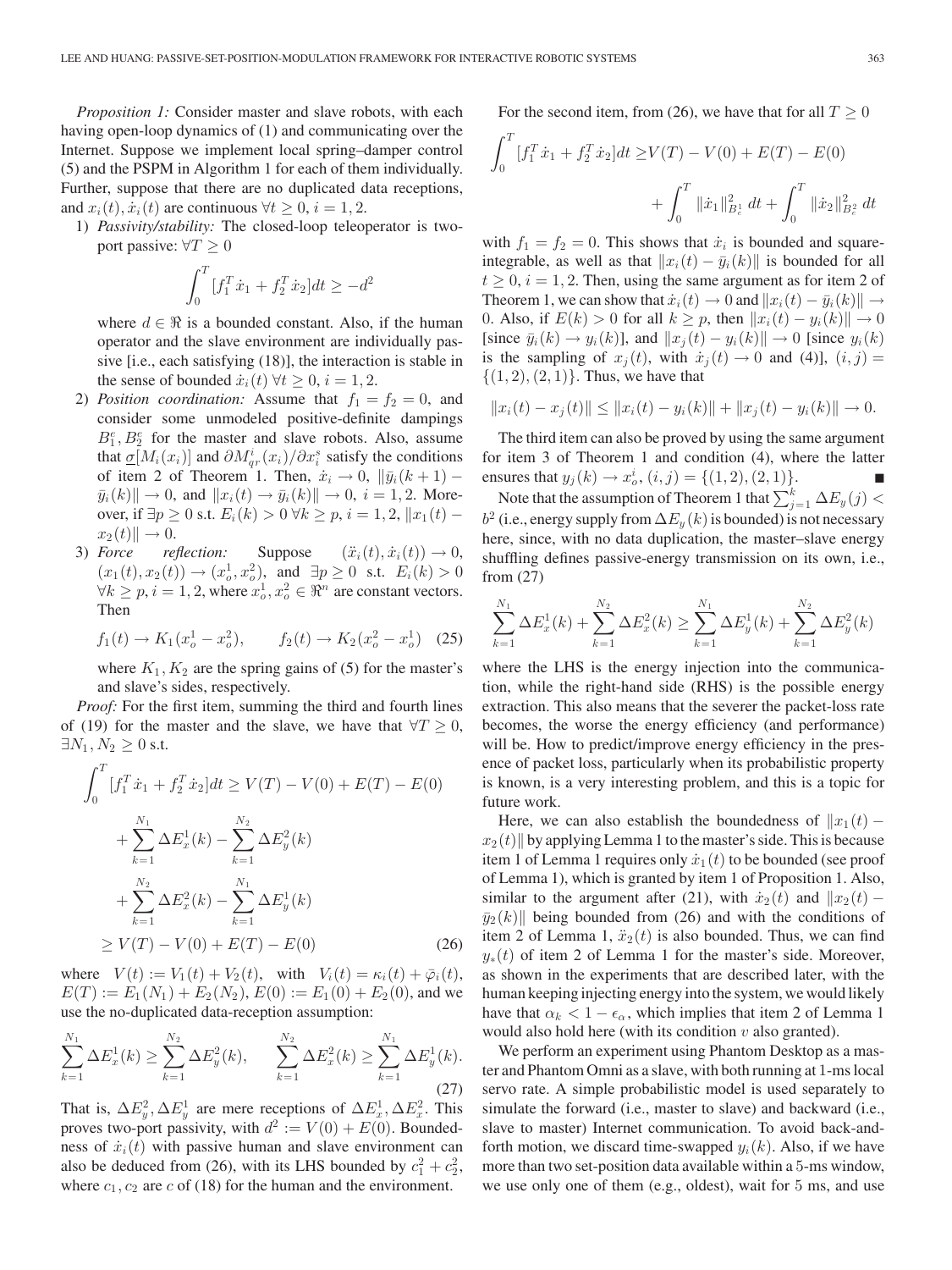another (or new data, if received in the meantime) to make the local servo rate (i.e., 1 ms) be faster than the set-position update (which is  $\geq$ 5 ms here). Although this "slow-down" process can be avoided altogether by using Remark 1, we believe that it still reasonably well approximates the continuous assumption of  $B\dot{x}(t)$ ,  $Kx(t)$  for (5), as supported by the fact that the system behaves exactly as predicted by the theory that is derived with this assumption in the experiments. Even if we discard  $y_i(k)$ , we still retain  $\Delta E_y^i(k)$  and add it to  $E_i(k)$  (without invoking PSPM) to improve energy efficiency. Here, note that the handling of  $y_i(k)$ ,  $\Delta E_y^i(k)$ , as stated previously, does *not* affect passivity of the PSPM.

After this, the following characteristics are achieved for the forward (or backward, respectively) communication: Delay (from sending to receiving a datum, as measured by a common clock) randomly varies from 0.1 to 0.48 s (or from 0.11 to 0.56 s, respectively); update interval  $I_k$  randomly varies from 1.2 to 198.5 ms (or from 1.2 to 223.6 ms, respectively); and packet-loss rate is 93.31% (or 92.15%, respectively). For the PSPM, we use the following parameters:  $(B_1, K_1, E_1(0), \overline{E}_1) = (5 \text{ N} \cdot \text{s/m}, 100 \text{ N/m}, 0.015 \text{ N} \cdot \text{m},$ 0.03 N·m) for the master; and  $(B_2, K_2, E_2(0), \bar{E}_2)$ = (5 N·s/m, 50 N/m, 0.015 N·m, 0.03 N·m) for the slave. Here, since the master and slave devices are different, we choose different PSPM parameters for them. This is possible here due to the PSPM's locality (see the paragraph after Algorithm 1). We also install a wall in the slave environment (around  $x_2 = -4$  mm).

The experimental results are shown in Fig. 5, where we can see 1) interaction stability between the human, the wall, and the closed-loop teleoperator over the Internet, with varying delay/packet loss (i.e., item 1 of Proposition 1); 2) position coordination outside the wall (i.e., item 2 of Proposition 1); and 3) force reflection during the hard contact (i.e., item 3 of Proposition 1, with  $K_1 = 2K_2$ ). Note that the (commanding) human operator keeps injecting energy into the system via  $f_1^T \dot{x}_1$ . This energy is then captured by the energy reharvesting; it charges  $E_1$ to  $\bar{E}_1$ , and, thenceforth, shuffles to the slave's side (around 11.5) s), thus resulting in an increase of  $E_2$  around 12 s (after  $E_2$ 's initial plunge to drive the slave to follow the master). During the hard contact,  $E_2$  decreases. This energy from  $E_2$  is mainly consumed to deform the slave PSPM spring  $K_2$  and the wall, and when the contact is removed, it flows back to  $E_2$  (around 30 s). Here, note that even if  $E_2$  depletes during a hard contact, the perception of the wall at  $x_w$  would not be compromised much. This is because in this case, with  $E_2 = 0$ ,  $x_2$  will stuck with  $x_2 \approx x_w$ , and thus,  $\bar{y}_1(k+1) = \bar{y}_1(k) \approx x_w$ . This implies that the human user will still be able to perceive the wall at  $x_w$ , with the stiffness  $K_1$ .

We also implement a 5-ms running smoothing low-pass filter at the "filter" block in Fig. 3. See Fig. 6, where we can observe 1) smoother master/slave forces (small sharp jumps in  $\tau_2$  are due to the stiction-like behavior because of the device's Coulomb friction, which becomes more dominant here than in Fig. 5 as the operation slows down); 2) slower response due to the filter time lag [e.g., longer operation time and higher  $\tau_1$  during free motion due to sluggish  $y_1(k)$ ; and 3) much better energy-reharvesting



Fig. 5. Teleoperation over the Internet.



Fig. 6. Teleoperation with a smoothing filter.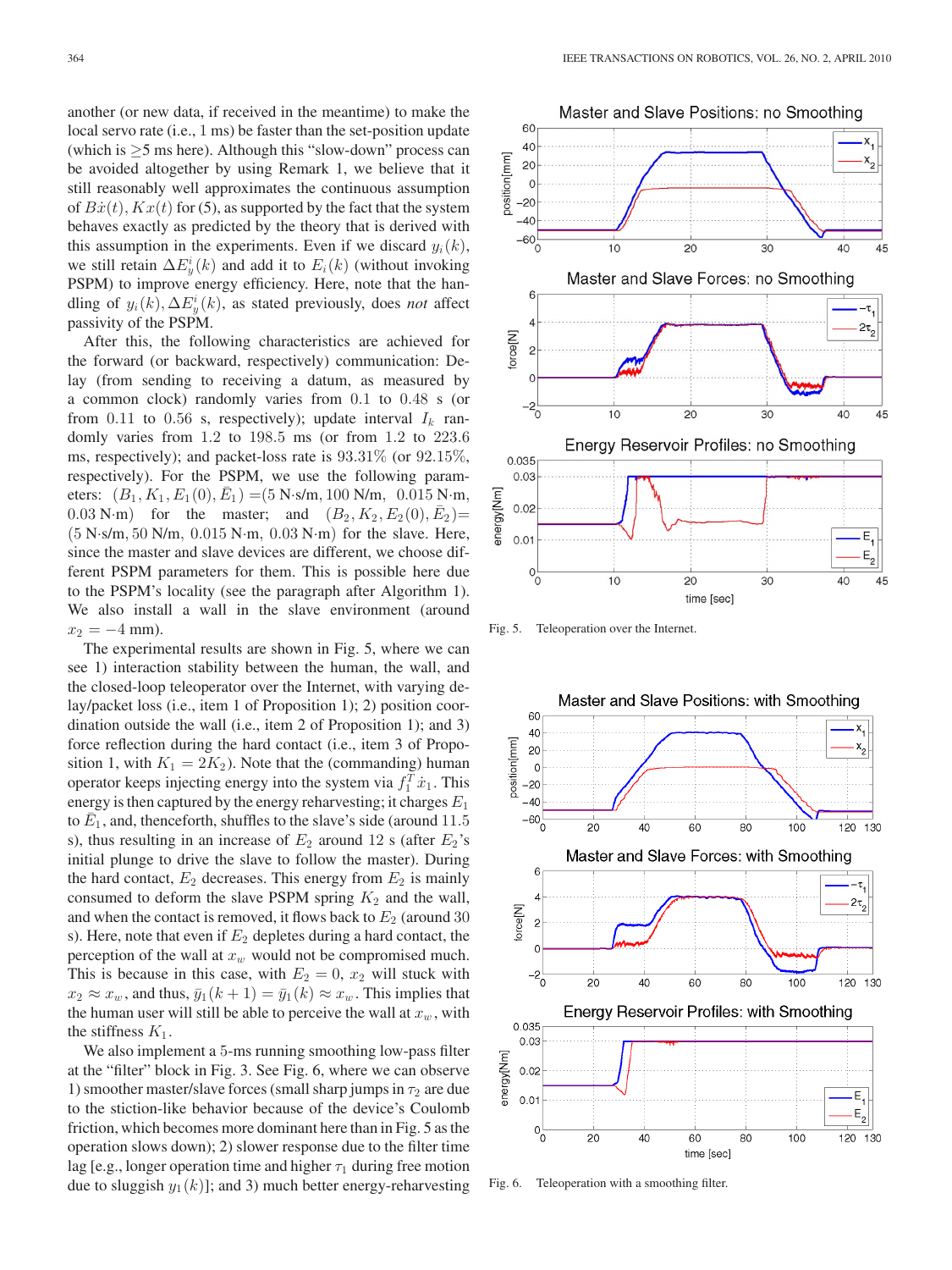

Fig. 7. Passifying/stabilizing action of PSPM.

efficiency (e.g., decrease of  $E_2$  during the contact almost fully compensated by reharvested energy both from the master's and the slave's sides).

Note that  $E_i(k) > 0$  in Figs. 5 and 6. Then, one may argue what is the benefit of using PSPM, since here, even if we use  $\bar{y}_i(k) = y_i(k)$  without PSPM, the system will be stable. For this, we performed another experiment where we intentionally tried to destabilize the system (yet, failed)—see Fig. 7, where  $\times$  and •, respectively, denote  $y_i(k)$  and  $\bar{y}_i(k)$ . There, we can see that when the system starts to behave too aggressively (i.e., reaching passivity/stability margin), the PSPM kicks in [i.e.,  $E_i(k)=0$ with less aggressive  $\bar{y}_i(k) \neq y_i(k)$ ] to enforce passivity (and stability). We believe that, along with its explicit position feedback (unlike, e.g., [5] and [20]), this "selective" activation of the PSPM is the main reason of its superior performance than other "static" works, where (conservatively designed) the passifying action is blindly applied all the time (e.g., [5], [6], and [18]).

Here, we choose the PSPM parameters, i.e.,  $B_i, K_i$ ,  $E_i(0), E_i$ , with the following guidelines.

- 1) Choose  $K_i$  to be as large as possible (under the condition of Remark 1) for sharp perception/tracking.
- 2) Choose  $B_i$  to be small as possible for motion agility, yet not so small to avoid oscillatory behavior.
- 3) Choose  $E_i(0)$  to be small (since energy reharvesting/shuffling will charge them), yet not so small to avoid the initial-takeoff problem.
- 4) Choose  $\overline{E}_i$  to be small for being sensitive to energy shuffling, yet not so small to avoid frequent depletions of  $E_i(k)$ .



Fig. 8. Data update in discrete numerical integration.

However, tuning of these parameters is application-specific and should also be done with consideration of the characteristics of communication and/or filtering (e.g., for very sparse  $y_i(k)$ , large  $K_i$  is not desirable; yet, with a prediction filter, large  $K_i$ is desired, etc.).

#### V. EXAMPLE: SLOW AND VARIABLE-RATE HAPTICS

In this section, we apply the PSPM to the case of (impedancecausality) haptics, where the data update from the virtual world is slow w.r.t. the haptic-device servo rate and, possibly, of variable rate. This may happen when the complexity of the virtual world is high and time-varying (e.g., large-scale deformable object with intermittent contact [8]) and/or communication between the virtual world and the device is unreliable (e.g., a virtual world on a remote server that is connected via the Internet).

Now, suppose that the virtual world is guaranteed to wellbehave (e.g., stable). Then, the PSPM that is implemented on the device's side will provide interaction stability, and items 2 and 3 of Theorem 1 will adequately characterize the system's performance (i.e., position coordination/force reflection). To achieve this well-behavedness, we again utilize the concept of passivity. More precisely, let us introduce a virtual mass (or proxy) that represents the presence of the haptic device in the (discrete) virtual world, whose evolution is given by a discrete integrator map  $\mathcal L$ 

$$
\mathcal{L}: (x_k, v_k, \tau_k, f_k) \rightarrow (x_{k+1}, v_{k+1})
$$

where  $x_k, v_k \in \mathbb{R}^n$  are the position/velocity of the virtual mass at the kth discrete-time index ( $k = 0, 1, \ldots$ ),  $\tau_k$ ,  $f_k \in \Re^n$  are its control (which are to be designed later), and interaction force from the virtual environment that surrounds it (e.g., contact force with a virtual wall), and  $x_{k+1}, v_{k+1}$  are the position/velocity updates after the integration step  $T_k$  (see Fig. 8).

Obviously, we want the position  $x_k$  of the virtual mass  $\mathcal L$  to be as close to the position  $x(t)$  of the device (1) as possible. For this, similar to  $y(k)$  in Section III, we assume that at the onset of  $T_k$ , the virtual mass  $\mathcal L$  receives the desired set position  $y_k \in \mathbb{R}^n$  from device (1), whose update may be of variable rate and whose transmission may have undergone varying delay, loss, time swapping, etc. We further assume that, similar to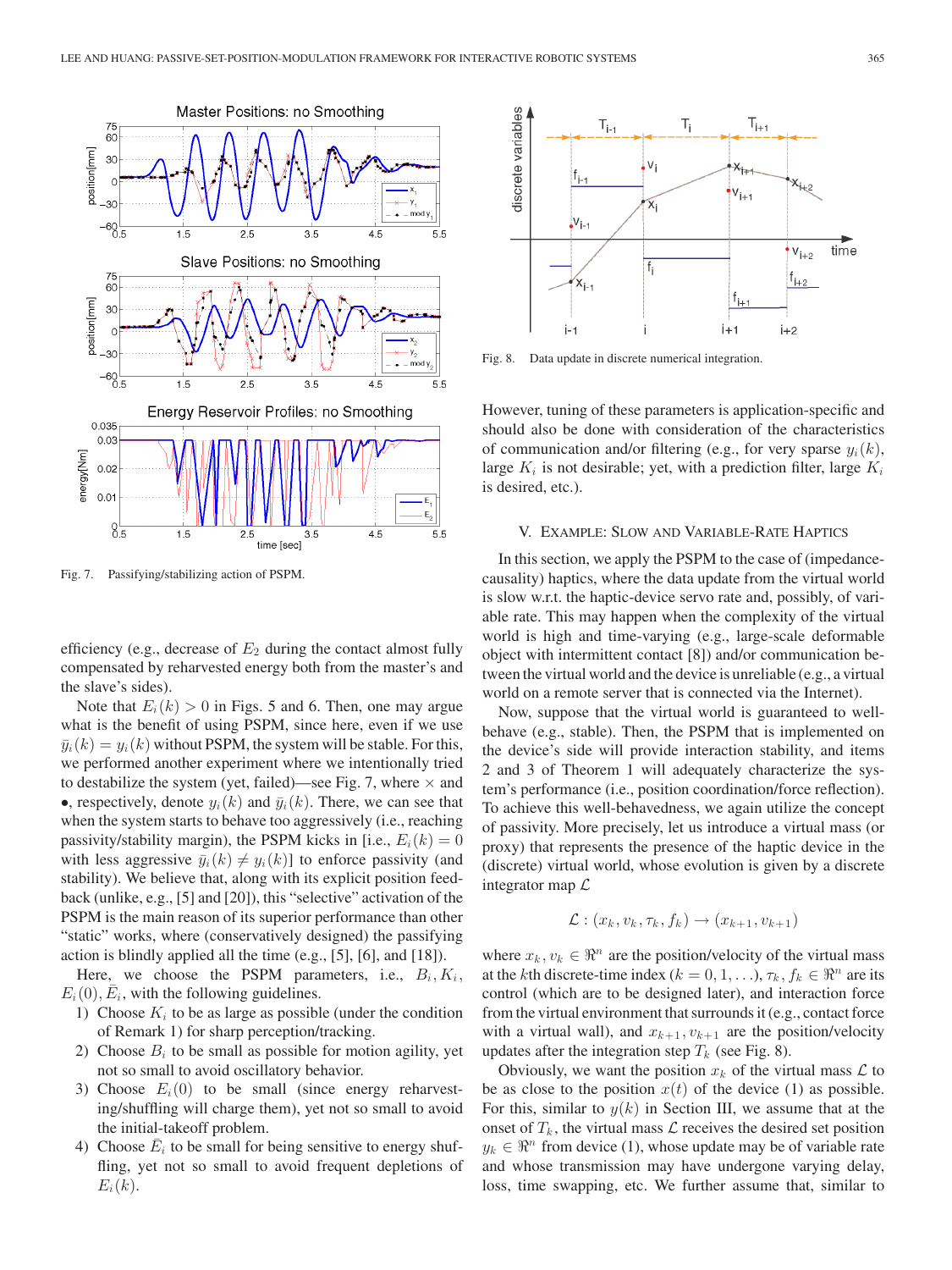

Fig. 9. PSPM implementation of the virtual world.

its (continuous) counterpart (1), the (discrete) virtual mass  $\mathcal L$ possesses the following properties.

- 1) Similar to (5), we can design (discrete)  $\tau_k$  to connect  $y_k$ and  $x_k$ , with damping dissipation  $D_k := ||\hat{v}_k||_{B_2}^2 T_k$ , and potential energy  $\bar{\varphi}_k := (1/2) \|x_k - \bar{y}_k\|_{K_2}^2 \geq 0$ , where  $B_2, K_2 \in \mathbb{R}^{n \times n}$  are symmetric/positive-definite damping and spring matrices in the virtual world,  $\bar{y}_k$  is the modulation of  $y_k$  (which is to be defined later), and  $\hat{v}_k$  is a certain function of  $v_1, \ldots, v_k, v_{k+1}$  (e.g.,  $\hat{v}_k = v_k$  [36],  $\hat{v}_k = (v_{k+1} + v_k)/2$  [37]).
- 2) Similar to (6), with this coupling control  $\tau_k$ , the virtual mass  $\mathcal L$  is *discrete-time passive*: For all  $k \geq 0$

$$
f_k^T \hat{v}_k T_k = \kappa_{k+1} + \bar{\varphi}_{k+1} - \kappa_k - \bar{\varphi}_k + ||\hat{v}_k||_{B_2}^2 T_k
$$
 (28)

where  $\kappa_k \geq 0$  is a certain positive-definite function suitably defined to describe the kinetic energy of  $\mathcal{L}$ , and  $\bar{\varphi}_{k+1}^-:= (1/2)\|x_{k+1}-\bar{y}_k\|_{K_2}^2$ , which is similar to  $\bar{\varphi}(t_k^-)$ in (10).

Then, by adding (28) for  $T_0, T_1, \ldots, T_N$ , we have that  $\forall N \geq$ 0

$$
\sum_{k=0}^{N} f_k^T \hat{v}_k T_k = V_{N+1} - V_o - \sum_{k=1}^{N} \Delta \bar{P}_k + \sum_{k=0}^{N-1} D_k + D_N
$$
\n(29)

where  $V_{N+1} := \kappa_{N+1} + \overline{\varphi}_{N+1}^-, V_o := \kappa_o + \overline{\varphi}_o$ , and

$$
\Delta \bar{P}_k := \bar{\varphi}_k - \bar{\varphi}_k^- = \frac{1}{2} ||x_k - \bar{y}_k||_{K_2}^2 - \frac{1}{2} ||x_k - \bar{y}_{k-1}||_{K_2}^2
$$

i.e., spring energy jump at the onset of  $T_k$  is similar to (10).

Comparing (29) with (9), we can see that the (discrete-time passive) virtual mass  $\mathcal L$  with the control  $\tau_k$  essentially has the same energetics as the (continuous) haptic device with the local control (5). Thus, we can use the same PSPM in Algorithm 1 for the discrete virtual world as well: At the onset of  $T_k$ , given  $(y_k, \Delta E_k^y, \bar{y}_{k-1}, E_{k-1}, D_{k-1})$ , compute  $(\bar{y}_k, \Delta E_k^x)$ by solving Algorithm 1, where  $E_k$  is the virtual energy reservoir, and  $\Delta E_k^y$ ,  $\Delta E_k^x$  are the energy-shuffling terms to/from the virtual world (see Fig. 9). Here, since we can compute the exact value of  $D_{k-1} = ||\hat{v}_{k-1}||_{B_2}^2 T_{k-1}$ , the approximation  $D_{\min}$  in (13) is not necessary, thus implying no energy leak of the energy reharvesting for the virtual world (cf., Lemma 2).

With this discrete-time passivity of  $\mathcal L$  and the PSPM installed in the virtual world, we can now theoretically guarantee the wellbehavedness of the virtual world (and, subsequently, that of the total haptic system), as given by the following *two-port hybrid passivity*. For Proposition 2, we use the notations of Section III for variables of the device side, while  $\star_k$  for those of the virtual world at the time index k.

*Proposition 2:* Consider the haptic device (1) with the control (5) and the virtual mass  $\mathcal L$  with the control  $\tau_k$  that satisfy the aforementioned two properties. Suppose that we individually implement the PSPM for the device's and virtual-world sides. Assume that  $x(t)$ ,  $\dot{x}(t)$  are continuous  $\forall t \geq 0$  and that there is no duplicated data reception. Then, the closed-loop haptic system is two-port hybrid passive:  $\forall T \geq 0, \exists N_2 \geq 0$  s.t.

$$
\int_0^T f^T \dot{x} dt + \sum_{k=0}^{N_2} f_k^T \hat{v}_k T_k \ge -d^2
$$

where  $d \in \Re$  is a bounded constant, and  $N_2$  is defined s.t.  $T_{N_2} \in$  $[0, T)$ , but  $T_{N_2+1} \notin [0, T)$ , i.e., the (virtual-world) integration step  $T_{N_2}$  occurs completely during the (real-world) time interval  $[0, T)$ , yet this is not true for  $T_{N_2 + 1}$ .

*Proof:* Similarly to (19), from (29), we have that  $\forall T \geq 0$ ,  $\exists N_2 \geq 0$ , as defined previously, s.t.

$$
\sum_{k=0}^{N_2} f_k^T \hat{v}_k T_k = V_{N_2+1} - V_o + \sum_{k=1}^{N_2} [D_{k-1} - \Delta \bar{P}_k] + D_{N_2}
$$
  
\n
$$
\geq V_{N_2+1} - V_o + \sum_{k=1}^{N_2} [E_k - E_{k-1} - \Delta E_k^y + \Delta E_k^x]
$$

where  $V_{N_2+1} := \kappa_{N_2+1} + \overline{\varphi}_{N_2+1}$ ,  $V_o := \kappa_o + \overline{\varphi}_o$ , and the last line is due to the fact that  $D_{N_2} \geq 0$  and the PSPM algorithm, i.e., similar to (20):

$$
E_k = E_{k-1} + \Delta E_k^y + D_{k-1} - \Delta \bar{P}_k - \Delta E_k^x
$$

where  $\Delta E_k^x \geq 0$ , with  $\Delta E_k^x = 0$  only if line 8 of Algorithm 1 is false. Then, combining this inequality with (19), we can show that  $\forall T \geq 0, \exists N_1 \geq 0 \text{ s.t. } T \in I_{N_1} = [t_{N_1}, t_{N_1+1})$  and  $\exists N_2 \geq 0$ , as defined previously,

$$
\int_0^T f^T \dot{x} dt + \sum_{k=0}^{N_2} f_k^T \hat{v}_k T_k \ge V(T) - V(0) + E(T) - E(0) + V_{N_2+1} - V_o + E_{N_2} - E_o
$$
\n(30)

where  $V(t) = \kappa(t) + \bar{\varphi}(t)$ , and we use the no-duplicated datareception assumption

$$
\sum_{k=1}^{N_1} \Delta E_x(k) \ge \sum_{k=1}^{N_2} \Delta E_k^y, \qquad \sum_{k=1}^{N_2} \Delta E_k^x \ge \sum_{k=1}^{N_1} \Delta E_y(k)
$$

which is similar to (27). Two-port hybrid passivity then follows from (30), with  $d^2 := V(0) + E(0) + V_o + E_o$ .

A direct consequence of this two-port hybrid passivity is that, similar to item 1 of Proposition 1, from (30), if the human is (continuous-time) passive [see (18)] and the virtual environment is (discrete-time) passive (i.e.,  $\exists c_2 \in \Re$  s.t.  $\sum_{k=0}^{N} f_k^T \hat{v}_k T_k \leq c_2^2$  $\forall N \geq 0$ , haptic interaction is stable in the sense of bounded  $\dot{x}(t)$  and  $v_k$  (if  $\kappa_k$  is quadratic w.r.t.  $v_k$ —see below). Also, with this well-behaved virtual world, items 2 and 3 of Theorem 1 become applicable to the device's side, thereby providing theoretical guarantees of the system's haptic performance (under the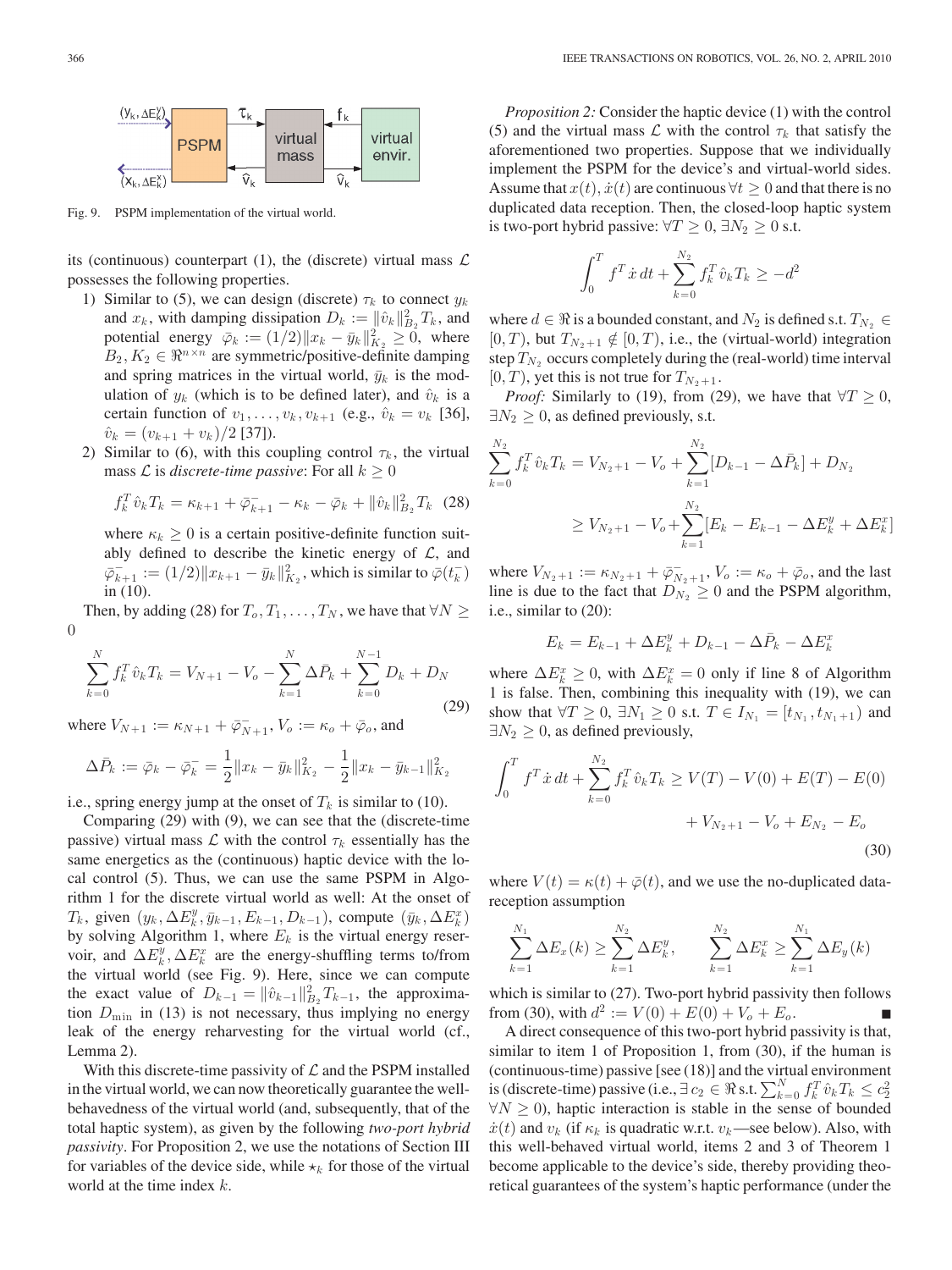conditions of Theorem 1).<sup>3</sup> Moreover, following the same argument of the second paragraph after Proposition 1, Lemma 1 can also be applied to the device's side to establish the boundedness of  $||x(t) - x_k||$ .

Note that the discrete-time passivity of  $\mathcal{L}$  [see (28)] is crucial for the two-port passivity of our PSPM-based haptic rendering. However, this is also true for the well-known virtual coupling [7], since both the PSPM and the virtual coupling enforce passivity of only the (hybrid) coupling between the haptic device and the virtual mass, whereas the two-port passivity (of the total system) also requires individual passivity of the device and the virtual mass. Of course, as shown in [36], there is no integrator that is explicit (i.e.,  $(x_{k+1}, v_{k+1})$  solely depend on  $(x_k, v_k)$ and, thus, can be simulated fast) *and* passive (with supply rate  $f_k^T v_k T_k$ ). This is the reason why the separation between the virtual-world design and the device servo loop, which requires passivity of  $\mathcal{L}$ , was just alluded to in [7] yet has not been fully materialized since then. However, the work in [36] does not rule out an integrator  $\mathcal{L}$ , which is implicit, yet still noniterative (thus, can still be simulated haptically fast), and/or passive with the supply rate other than  $f_k^T v_k T_k$ .

Recently, we have proposed such an implicit noniterative passive integrator [37], which can be written for this paper as

$$
\mathcal{L}_{dp} : M_2 \frac{v_{k+1} - v_k}{T_k} = \tau_k + f_k, \qquad \frac{v_{k+1} + v_k}{2} = \frac{x_{k+1} - x_k}{T_k}
$$

with the coupling control

$$
\tau_k = -B_2 \frac{v_{k+1} + v_k}{2} - K_2 \left( \frac{x_{k+1} + x_k}{2} - \bar{y}_k \right)
$$

where  $M_2, B_2, K_2 \in \mathbb{R}^{n \times n}$  are, respectively, symmetric/ positive-definite mass, damping, and spring matrices. It can then be shown that this  $\mathcal{L}_{dp}$  possesses discrete-time passivity [see (28)] (and other properties stated there), with  $\kappa_k :=$  $(1/2) \|v_k\|_{M_2}^2$ , and  $\hat{v}_k := (v_{k+1} + v_k)/2$ . Here, note that the passivity of  $\mathcal{L}_{dp}$  depends not only on the choice of  $\hat{v}_k$  (which is also adopted in [20]) but on the specific structure of  $\mathcal{L}_{dp}$  as well. For more details, see [37].

We use this  $\mathcal{L}_{dp}$  for the experiment, with  $T_k$  (which is synchronized with the real-world clock) randomly varying from 10 to 50 ms. We also implement a spring–damper-type unilateral virtual wall and use the noniterative passive-wall-rendering algorithm (see [37] for more details) to enforce passivity of this virtual wall (i.e., bounded  $\sum f_k^T \hat{v}_k T_k$ ). For  $\mathcal{L}_{dp}$ , we set  $M_2 = 0.001$  kg, while, for the virtual wall,  $K_w = 30$  kN/m and  $B_w = 100$  N·s/m. We also use the following PSPM parameters:  $(B_1, K_1, E(0), \bar{E}) = (5 \text{ N} \cdot \text{s/m}, 200 \text{ N/m}, 0.16 \text{ N} \cdot \text{m}, 0.2 \text{ N} \cdot \text{m})$ for the device's side;  $(B_2, K_2, E_0, \bar{E}_2) = (5 \text{ N} \cdot \text{s/m}, 500 \text{ N/m},$  $0.16$  N·m,  $0.2$  N·m) for the virtual-world side. A Phantom Desktop is used as the haptic device with a 1-ms local servo rate.

Other than the variable  $T_k$ , we assume that the data update between the device and the virtual world is perfect: At each onset of  $T_k$ ,  $\mathcal{L}_{dp}$  gets the device position  $x(t)$  (and integrate  $\mathcal{L}_{dp}$ 



Fig. 10. Haptic experiment without smoothing.

over  $T_k$ ), while at each end of  $T_k$ , the device gets the virtualmass position  $x_{k+1}$  [and apply it to the control (5)]. Note that neither time-swapping correction nor "slow-down" operation of Section IV is necessary here, since, although  $T_k$  is nonuniform, the integration of  $\mathcal{L}_{dp}$  always takes longer than 10 ms (which is much slower than 1 ms local servo rate) and is always forward in time as well. A PC with a 3.0-GHz DualCore CPU and 4 GB of RAM is used to run all the numerical algorithms, 3-D OpenGL graphics, and the haptic-device servo loop.

The results are shown in Fig. 10, from which we can see passivity/stability and performance of the haptic interaction, even with slow and variable-rate data update, as predicted in Theorem 1 and Proposition 2. Since these results are very similar to those of Fig. 5, we omit detailed explanations here. We also perform the experiments that are similar to Figs. 6 (i.e., a smoothing filter) and 7 (i.e., passifying action of the PSPM) and achieve similar results (and thus, not shown here). Only exceptions for this similarity are 1) the stiction-like behavior of the slave in Fig. 6 is now gone, since the virtual world does not have Coulomb friction, and 2) the smoothing effect is less prominent, since a) data-update rate is overall much denser here (i.e., 10 ms  $\leq T_k \leq 50$  ms) than for the teleoperation (i.e.,  $5 \text{ ms} \le I_k \le 198.5/223.6 \text{ ms}$ , and b) energy leaks occur only in the device's side (cf., Lemma 2).

A very interesting aspect of our framework is that the parameters of the virtual world (e.g.,  $T_k$ ,  $M_2$ ,  $B_w$ ,  $K_w$ ) can be chosen independently from the device servo-loop parameters and damping. For instance, we can set  $M_2$  to be arbitrary small, without being restricted by the minimum-mass condition [36]. In fact, roughly computed minimum mass of [36] is around 0.8 kg here,

<sup>&</sup>lt;sup>3</sup>In fact, we can prove items 2 and 3 of Proposition 1 for  $\mathcal{L}_{dp}$ . Yet, we do not present them here and will report in a future publication, since doing so requires further theoretical development of  $\mathcal{L}_{dp}$ , which is beyond the scope of this paper.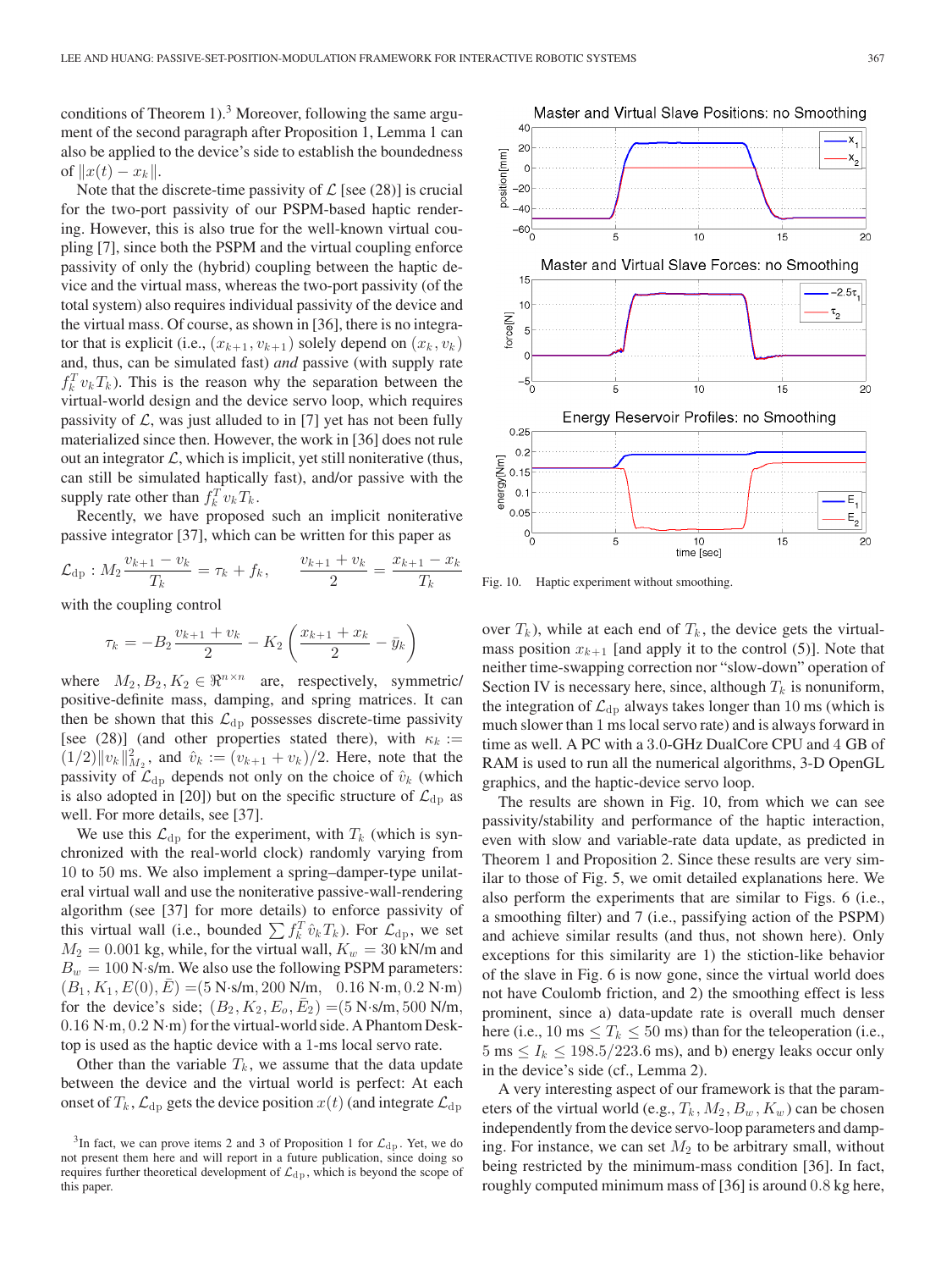yet, we could use  $M_2 = 0.001$  kg, thus enjoying a much sharper force reflection and a faster position coordination. This separation between the device servo loop and the virtual world, which was originally envisioned in [7], can be achieved here, because, with our PSPM and the passive integrator  $\mathcal{L}_{dp}$  [37], passivity of the haptic device, virtual environment, and the coupling between them are achieved individually.

Note that some other implicit/iterative passive integrators than  $\mathcal{L}_{dp}$  can also be used here, regardless of how slow they are, since the PSPM can accommodate arbitrarily slow data update. Also, note that even if  $\mathcal{L}_{dp}$  is used, if its data-update is either of variable rate or imperfect (e.g., delay/loss), the well-known virtual coupling [7] cannot theoretically enforce two-port hybrid passivity, since its supporting theory (e.g., [11]) does not allow such scenarios (see [35] for an extension to this case). In contrast, our PSPM framework can do so, since it requires only the data streams  $y(k)$  and  $y_k$  to be a discrete sequence. Also, note from the plots that our PSPM exhibits no noisy behavior, which is often encountered with the PO/PC framework [13], [24] when the velocity becomes small/zero.

## VI. CONCLUSION

In this paper, we propose a PSPM framework, which enables us to connect a (continuous-time) multi-DOF nonlinear robotic system to a sequence of (discrete-time) set-position signal  $y(k)$ via a simple spring coupling with damping injection, while enforcing closed-loop passivity, thereby enhancing interaction stability/safety, while providing explicit position feedback. We present the algorithm of PSPM and theoretically/experimentally show its passivity and performance characteristics, particularly for the two important applications: Internet teleoperation with packet loss/varying delay and haptics with slow/variable-rate data update.

The PSPM has some unique properties/flexibilties, which would be useful for some applications and deserve more exploration, in particular 1) intermediate data processing (at "filter" block in Fig. 3) to enhance system's performance (e.g., predictive display and estimator), while enforcing passivity, thereby possibly challenging the presumption that passivity implies poor performance (see [38] for a similar idea of "passivity layer") and 2) locality of the PSPM for applications where scalability is demanded, and the communication link is not always bilateral (e.g., a multiuser haptic collaboration over the Internet [39]). The PSPM may also handle with asynchronous data update among different DOF of (1) if it is reformulated with controller passivity [14] (and diagonal  $B, K$ ).

#### **REFERENCES**

- [1] D. J. Lee and K. Huang, "Passive position feedback over packet-switching communication network with varying-delay and packet-loss," in *Proc. HAPTICS*, Reno, NV, Mar. 2008, pp. 335–342.
- [2] D. J. Lee and K. Huang, "Passive set-position modulation approach for haptics with slow variable, and asynchronous update," in *Proc. HAPTICS*, Salt Lake City, UT, Mar. 2009, pp. 541–546.
- [3] K. Huang and D. J. Lee, "Implementation and experiments of passive set-position modulation framework for interactive robotic systems," in *Proc. IEEE/RSJ Int. Conf. Intell. Robots Syst.*, St. Louis, MO, Oct. 2009, pp. 5615–5620.
- [4] R. Oboe and P. Fiorini, "A design and control environment for Internetbased telerobotics," *Int. J. Robot. Res.*, vol. 17, no. 4, pp. 433–449, 1998.
- [5] G. Niemeyer and J. J. E. Slotine, "Telemanipulation with time delays," *Int. J. Robot. Res.*, vol. 23, no. 9, pp. 873–890, 2004.
- [6] D. J. Lee and M. W. Spong, "Passive bilateral teleoperation with constant time delay," *IEEE Trans. Robot.*, vol. 22, no. 2, pp. 269–281, Apr. 2006.
- [7] J. E. Colgate, M. C. Stanley, and J. M. Brown, "Issues in the haptic display of tool use," in *Proc. IEEE/RSJ Int. Conf. Intell. Robots Syst.*, 1995, vol. 3, pp. 140–145.
- [8] J. Barbič and D. L. James, "Six-dof haptic rendering of contact between geometrically complex reduced deformable models," *IEEE Trans. Haptics*, vol. 1, no. 1, pp. 1–14, Jan. 2008.
- [9] J. E. Colgate, "Coupled stability of multiport systems—Theory and experiments," *ASME J. Dyn. Syst., Meas. Control*, vol. 116, no. 3, pp. 419–428, 1994.
- [10] R. J. Anderson and M. W. Spong, "Bilateral control of tele-operators with time delay," *IEEE Trans. Autom. Control*, vol. 34, no. 5, pp. 494–501, May. 1989.
- [11] J. E. Colgate and G. Schenkel, "Passivity of a class of sampled-data systems: Application to haptic interfaces," *J. Robot. Syst.*, vol. 14, no. 1, pp. 37–47, 1997.
- [12] S. Stramigioli, *Modelling and IPC Control of Interactive Mechanical Systems: A Coordinate-Free Approach*. London, U.K.: Springer-Verlag, 2001.
- [13] B. Hannaford and J.-H. Ryu, "Time domain passivity control of haptic interfaces," *IEEE Trans. Robot. Autom.*, vol. 18, no. 1, pp. 1–10, Feb. 2002.
- [14] D. J. Lee and P. Y. Li, "Passive bilateral control and tool dynamics rendering for nonlinear mechanical teleoperators," *IEEE Trans. Robot.*, vol. 21, no. 5, pp. 936–951, Oct. 2005.
- [15] G. Sankaranarayanan and B. Hannaford, "Experimental Internet haptic collaboration using virtual coupling schemes," in *Proc. HAPTICS*, Reno, NV, Mar. 2008, pp. 259–266.
- [16] P. Y. Li and R. Horowitz, "Passive velocity field control of mechanical manipulators," *IEEE Trans. Robot. Autom.*, vol. 15, no. 4, pp. 751–763, Aug. 1999.
- [17] D. J. Lee and P. Y. Li, "Passive bilateral feedforward control of linear dynamically similar teleoperated manipulators," *IEEE Trans. Robot. Autom.*, vol. 19, no. 3, pp. 443–456, Jun. 2003.
- [18] N. Chopra, M. W. Spong, S. Hirche, and M. Buss, "Bilateral teleoperation over the internet: The time varying delay problem," in *Proc. Amer. Control Conf.*, 2003, pp. 155–160.
- [19] P. Berestesky, N. Chopra, and M. W. Spong, "Discrete time passivity in bilateral teleoperation over the Internet," in *Proc. IEEE Int. Conf. Robot. Autom.*, 2004, pp. 4557–4564.
- [20] S. Stramigioli, C. Secchi, A. van der Schaft, and C. Fantuzzi, "Sampled data systems passivity and discrete port-Hamiltonian systems," *IEEE Trans. Robot.*, vol. 21, no. 4, pp. 574–587, Aug. 2005.
- [21] J. Ryu, D. Kwon, and B. Hannaford, "Stable teleoperation with time domain passivity control," *IEEE Trans. Robot. Autom.*, vol. 20, no. 2, pp. 365–373, Apr. 2004.
- [22] J.-H. Ryu, Y. S. Kim, and B. Hannaford, "Sampled- and continuoustime passivity and stability of virtual environment," *IEEE Trans. Robot.*, vol. 20, no. 4, pp. 772–776, Aug. 2005.
- [23] J.-P. Kim and J. Ryu, "Stable haptic interaction control using energy bounding algorithm," in *Proc. IEEE/RSJ Int. Conf. Intell. Robots Syst.*, 2004, pp. 1210–1217.
- [24] J.-H. Ryu, B. Hannaford, D.-S. Kwon, and J.-H. Kim, "A simulation/experimental study of the noisy behavior of the time-domain passivity controller," *IEEE Trans. Robot.*, vol. 21, no. 4, pp. 733–741, Aug. 2005.
- [25] C. Seo, J. Kim, J.-P. Kim, J. H. Yoon, and J. Ryu, "Stable bilateral teleoperation using the energy-bounding algorithm: Basic idea and feasibility tests," in *Proc. IEEE/ASME Int. Conf. Adv. Intell. Mechatronics*, 2008, pp. 335–340.
- [26] J. E. Colgate and J. M. Brown, "Factors affecting the z-width of a haptic display," in *Proc. IEEE Int. Conf. Robot. Autom.*, 1994, pp. 3205–3210.
- [27] J. Zhao and D. J. Hill, "Dissipasivity theory for switched systems," *IEEE Trans. Autom. Control*, vol. 53, no. 4, pp. 941–953, May. 2008.
- [28] D. J. Lee, "Semi-autonomous teleoperation of multiple wheeled mobile robots over the internet," presented at the ASME Dyn. Syst. Control Conf., Ann Arbor, MI, Oct. 2008 (CD-Rom).
- [29] R. S. Strichartz, *The Way of Analysis,* revised ed. Sudbury, MA: Jones & Bartlett, 2000.